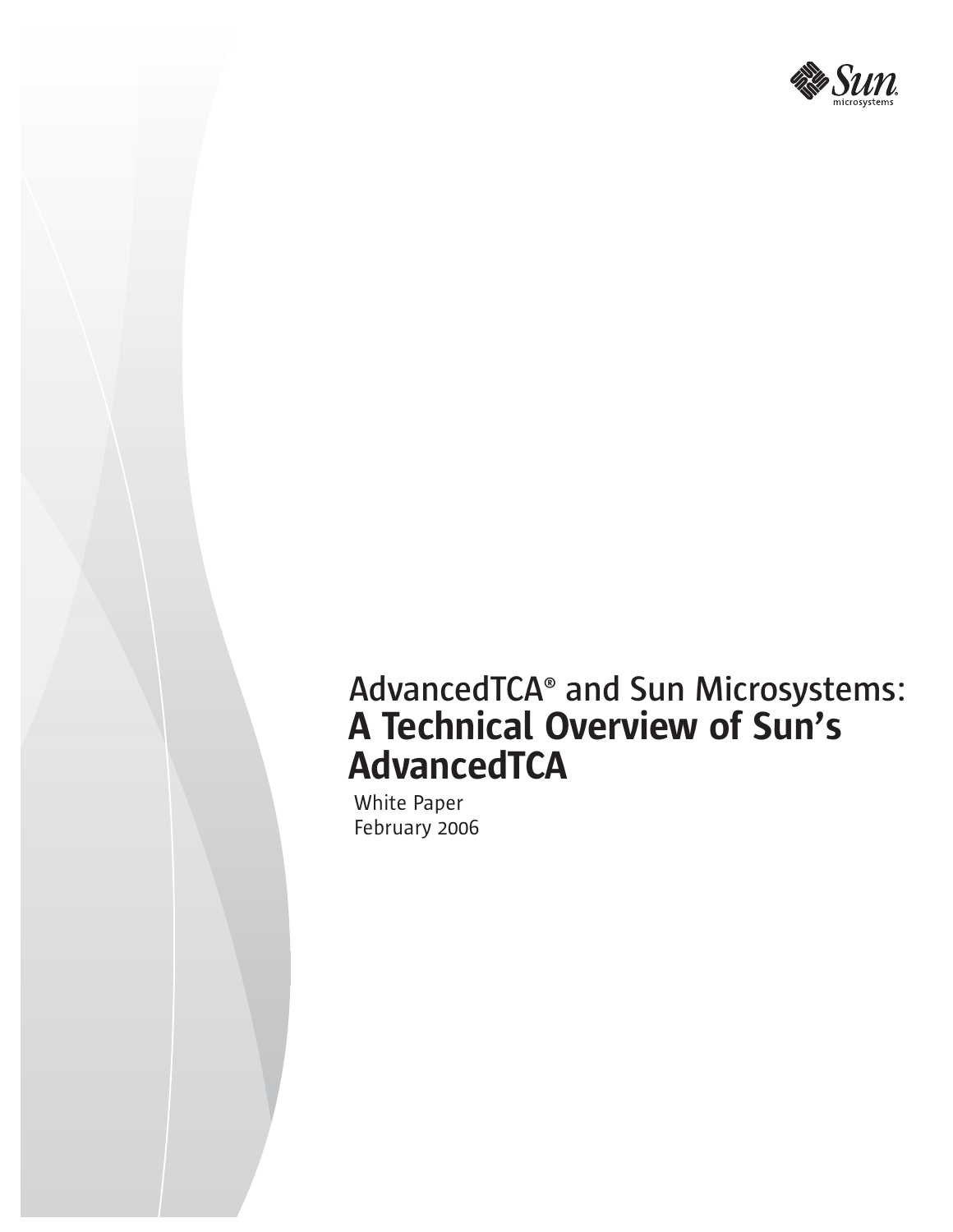# **Table of Contents**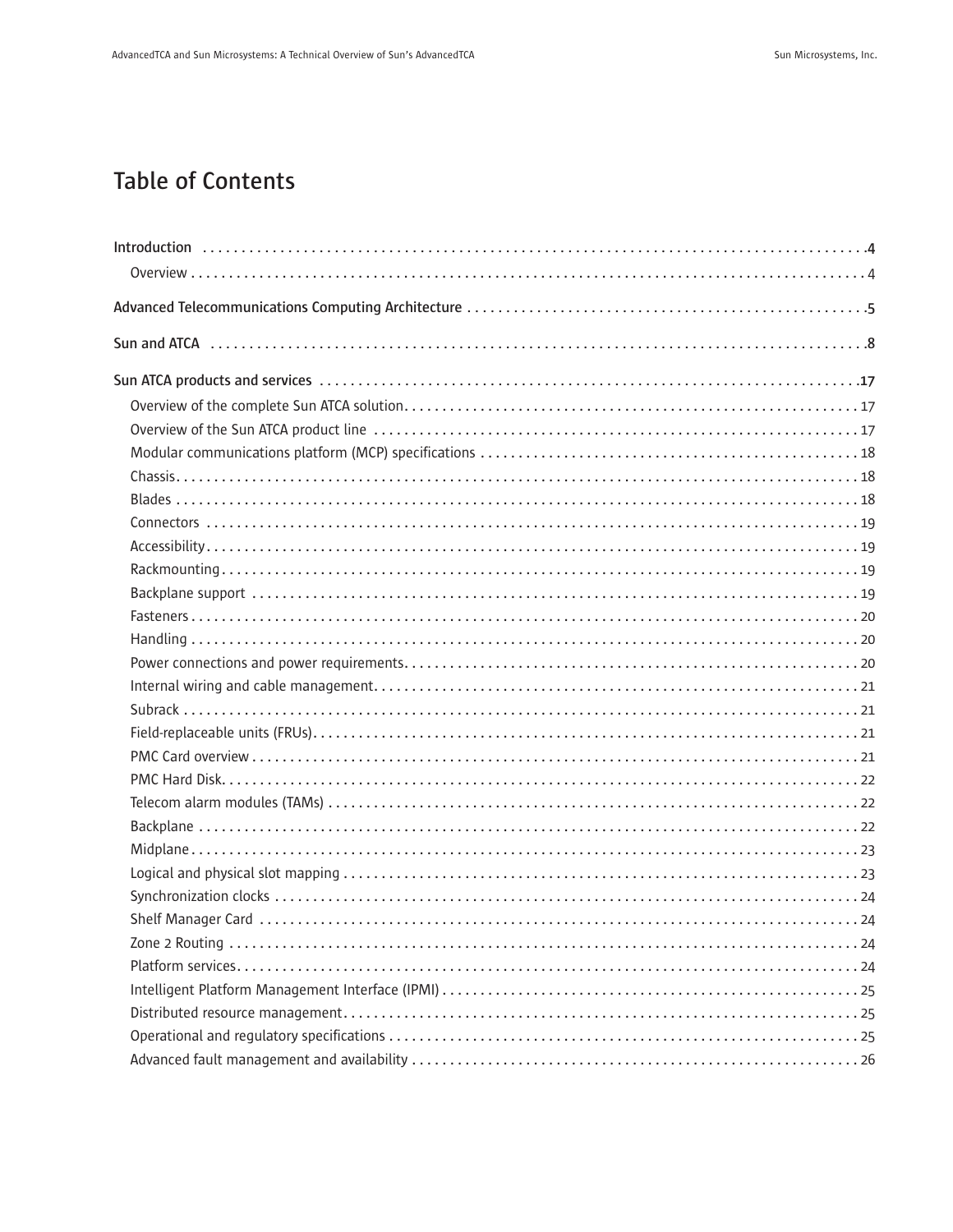| Sun Software and System Management (and the content of the content of the content of the content of the content of the content of the content of the content of the content of the content of the content of the content of th |  |
|--------------------------------------------------------------------------------------------------------------------------------------------------------------------------------------------------------------------------------|--|
|                                                                                                                                                                                                                                |  |
|                                                                                                                                                                                                                                |  |
|                                                                                                                                                                                                                                |  |
|                                                                                                                                                                                                                                |  |
|                                                                                                                                                                                                                                |  |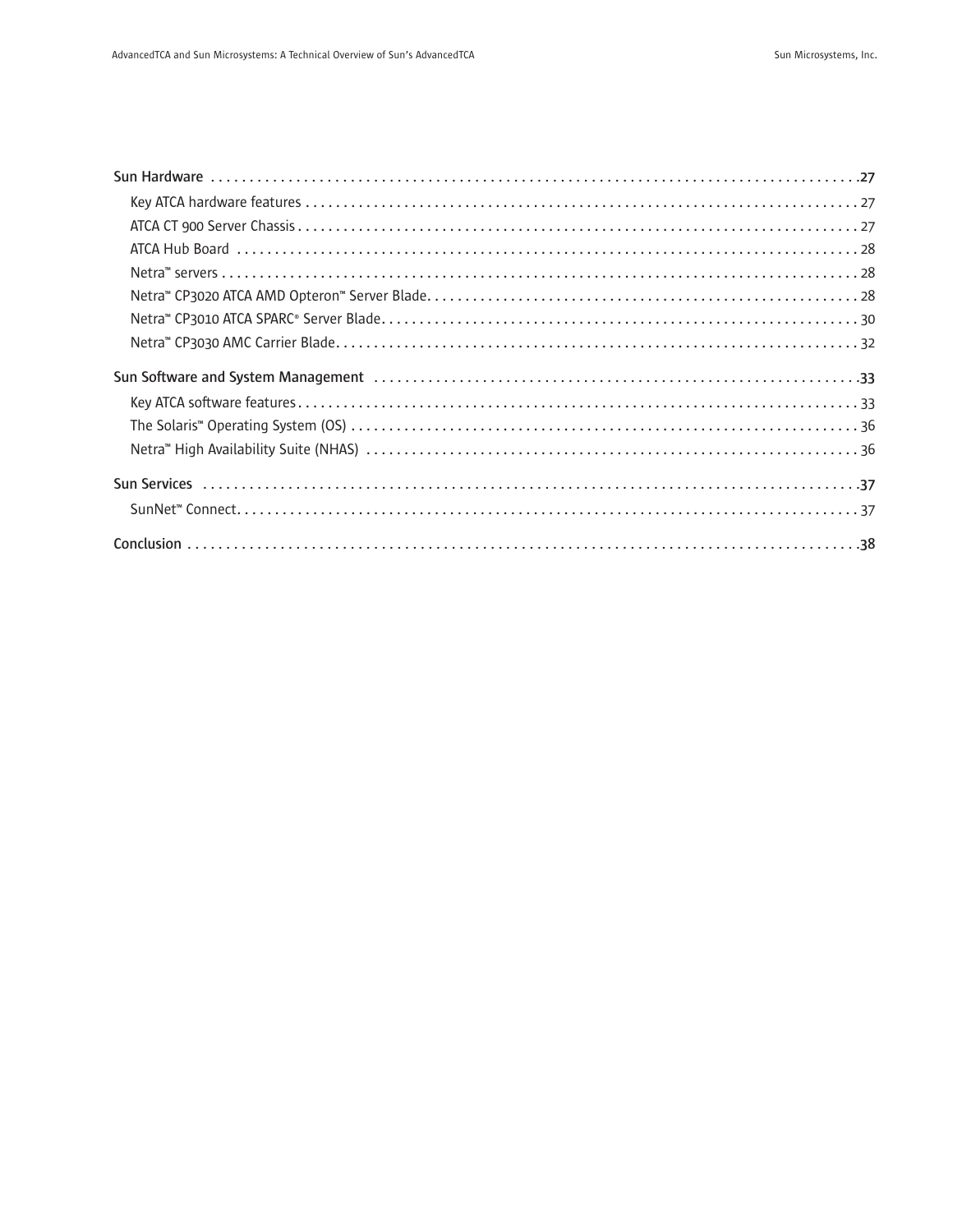# Chapter 1 **Introduction**

#### **Overview**

As the telecommunications field becomes increasingly competitive and a greater breadth of next-generation services is demanded—from smart phones to VoIP, and video to wireless broadband and other high-bandwidth services—both network equipment providers (NEPs) and telecom carriers look for faster, more flexible, and more cost-effective means of competing effectively and meeting market needs. As a result, in order to reduce capital expenditures (CAPEX) and operating expenses (OPEX), narrow proprietary systems are being abandoned in favor of commercial off-the-shelf (COTS) systems.

Advanced Telecom Computing Architecture is a major step forward for telecom in this direction. Integrating highly available digital data processing and data-transport infrastructures, ATCA is the first open industry specification for carrier-grade equipment incorporating high-speed switched fabric technology. By delivering an open, multivendor platform architecture for carrier-grade telecom applications, ATCA ushers in a new era of time and cost efficiencies for the telecommunications industry. Sun Microsystems, Inc.—the computing industry's thought leader—is in position to provide the telecom industry with a strong, broad ATCA product line, and plans to align with evolving SAF standards as they emerge. Supporting use of multiple, high-performance processors and high-speed interconnect technologies in a highly dense blade system, ATCA provides the headroom needed for next-generation data services by overcoming the limitations of previous PICMG standards.

This white paper provides an overview of the role of ATCA in the marketplace, and outlines Sun's unique strategy for delivering highly compelling, comprehensive ATCA solutions, software, and services.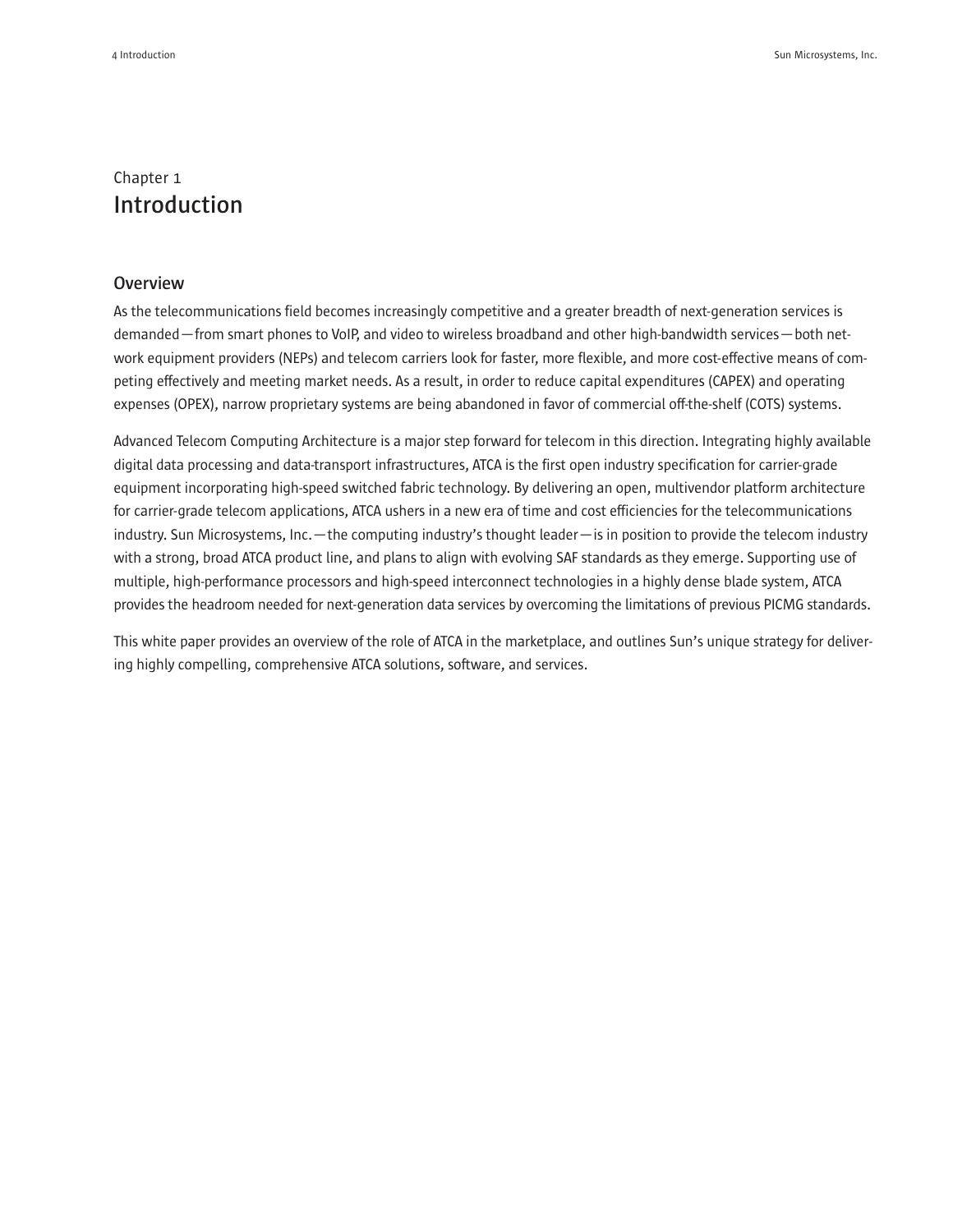#### Chapter 2

# **Advanced Telecommunications Computing Architecture**

Advanced Telecom Computing Architecture, known also as AdvancedTCA or ATCA, is PICMG 3.0 and its derived specifications—the largest specification effort in the history of the PCI Industrial Computer Manufacturers' Group (PICMG). With over 100 companies participating, including Sun, Intel, and Motorola—among many—ATCA is gaining wide acceptance as the new industry standard. ATCA is built on the input and feedback of a community of developers and experts, rather than the assumptions of a single proprietary interest. ATCA takes the already pervasive CompactPCI standard to the next level, reducing space needs, enhancing performance, and improving energy efficiency—thereby improving businesses' return on investment.

Key advancements of ATCA include the following:

- A high-capacity (up to 2.5 terabits), packet-based backplane coupled with low latency enables ATCA systems to process workloads more quickly.
- A highly scalable, switched fabric architecture—initially based on Gigabit Ethernet and eventually accommodating InfiniBand, StarFabric, and PCI Express interconnects—overcomes the I/O bottlenecks created by conventional bus-based architectures.
- Support for up to 200 watts per board and as many as 16 boards per shelf significantly increases performance density, enabling each blade to have two or more high-end processors through improved heat dissipation.
- At least two power modules and two power rails to each slot provide hardware redundancy, reducing single points of failure.
- Support for carrier-grade features such as NEBS and ETSI drive availability up to 99.999 percent.

| ATCA (PICMG 3.x)<br>Feature |                                          | CompactPCI (PICMG 2.x) |  |
|-----------------------------|------------------------------------------|------------------------|--|
| Board area                  | 140 sq. in.                              | 60 sq. in.             |  |
| Pitch                       | $1.2$ in.                                | $0.8$ in.              |  |
| Power                       | 200 W<br>50 W                            |                        |  |
| Cooling                     | $<$ 50 W<br>200 W                        |                        |  |
| Redundancy                  | Not specified<br>-48 V power feeds/rails |                        |  |
| <b>Bandwidth options</b>    | 1 Gb/10 Gb/2.5 Tb<br>$1$ Gb/2 Gb/3 Gb    |                        |  |
| Architecture                | Gigabit Ethernet, InfiniBand,            |                        |  |
|                             | StarFabric, and PCI Express              | PCI bus                |  |
| System management           | Limited<br>Integrated                    |                        |  |

*Figure 1: This table illustrates the advancements provided by the ATCA specifications over the previous PICMG 2.x specifications.*

Until recently, NEPs have had no alternative but to purchase or vertically develop in-house proprietary hardware and software to meet the demands of telecom and its high service level requirements. As traffic grows in both traditional and wireless networks, carriers require higher capacities—in the face of rising costs. As a result, both NEPs and carriers are moving away from proprietary solutions toward open standards-based, commercial off-the-shelf (COTS) software and hardware. NEPs will increasingly implement transport, control, and service network elements on ATCA platforms, particularly in 3G and above wireless infrastructures that demand greater I/O and compute capacity. The AdvancedTCA standards and other affiliated quidelines are predicted to exceed \$3 billion of the total merchant market, growing at a rate in excess of 140 percent per year for the near future—displacing proprietary solutions and accelerating time to market.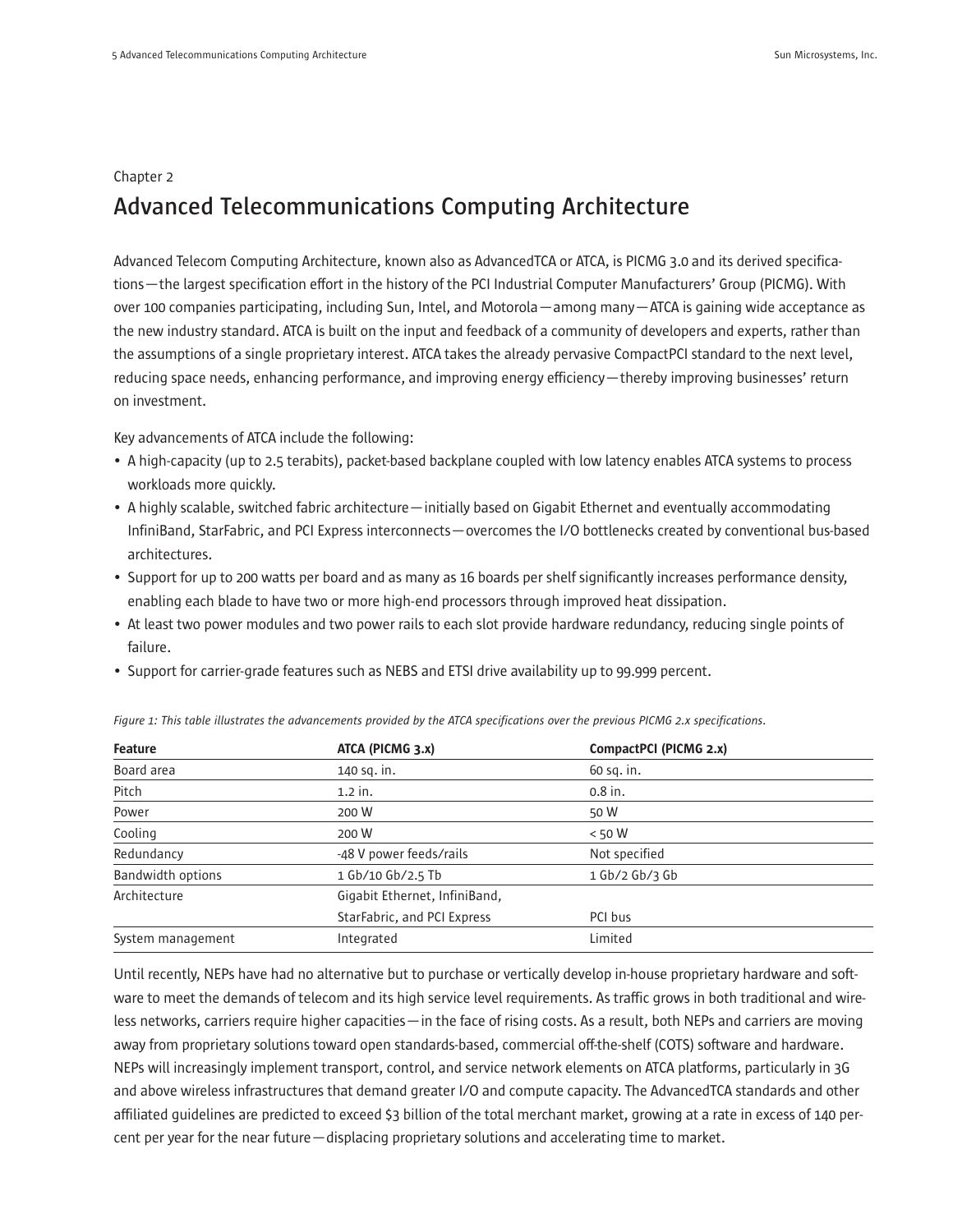ATCA is intended to meet the demands of a wide range of communications applications, as it uses a common backplane architecture to support multiple switch fabric technologies and new blade and chassis form factors optimized for communications. This architecture enables systems to change with users' needs and with the growth of new technologies. It is a new series of industry-standard specifications aimed at carrier-grade communications equipment, providing improved reliability, manageability, and serviceability as it incorporates the latest processors and high-speed interconnect technologies.

With ATCA's reduced development costs and faster time to market—but with no loss in terms of performance or quality companies are able to focus their attention on developing business advantages for their products and services rather than "reinventing the wheel." Components built to the specifications of ATCA are scalable, cost-effective, minimize the system footprint, and deliver top performance with streamlined system management.

AdvancedTCA specifies connectors, mechanics, power distribution, blade dimensions, and system management that are robust and independent of the switch fabric link technology used. The architecture provides wider vendor and product choice and flexibility, promotes interoperability as hardware vendors develop blades, chassis, and backplanes that are integrateable. As a result, ATCA protects existing IT investments, reduces acquisition costs, and assists the migration toward COTS components for the telecom IT infrastructure.

And because of wider choice and interoperability, ATCA enables enterprises to access an expanded support infrastructure and pool of expertise, rather than relying on locked-in vendors or in-house development for support. Under ATCA, NEPs are able to lower development costs and speed time to market by replacing proprietary solution components with modular, carrier-grade COTS products that adhere to the new specifications.

Designed specifically to address growth issues within the telecom industry, ATCA includes specifications for power and performance density. ATCA supports up to 200 watts per blade and a maximum of 16 blades per chassis, with superior cooling to allow each blade to use multiple high-end processors. The specifications also support a minimum of two power modules and two power rails in each slot, to reduce single points of failure and provide hardware redundancy. ATCA also includes specifications for electronic keying, comprehensive system management, and a packet-based backplane with a capacity of up to 2.5 terabits, as well as low latency, for faster workload processing. A dual redundant management infrastructure, designed to resist service failures, is also specified by ATCA.

AdvancedTCA provides standardized platform architecture for carrier-grade telecommunication applications, with support for carrier-grade features such as NEBS and ETSI to enable 99.999 percent availability. ATCA is a plug-and-play architecture multiple vendors' components interoperate seamlessly. Improved choice in products and vendors, reduced acquisition costs, interoperability, broader support infrastructure and pool of expertise—ATCA leverages all of these factors, eliminating marginalization and vendor lock-in, to lower TCO.

ATCA platform applications include core telecom network elements such as Gateway GPRS Support Nodes (GGSNs) and Serving GPRS Support Nodes (SGSNs), Voice over IP (VoIP), Radio Network Controllers (RNCs), IMS, softswitch, data encryption, streaming data technologies, smartphones, cellphones, and 3G and above wireless infrastructures demanding increased compute capacity and I/O. ATCA is expected to serve as the chief standard of the telecommunications industry until 2012 at the earliest, guaranteeing long-term value and avoiding obsolescence.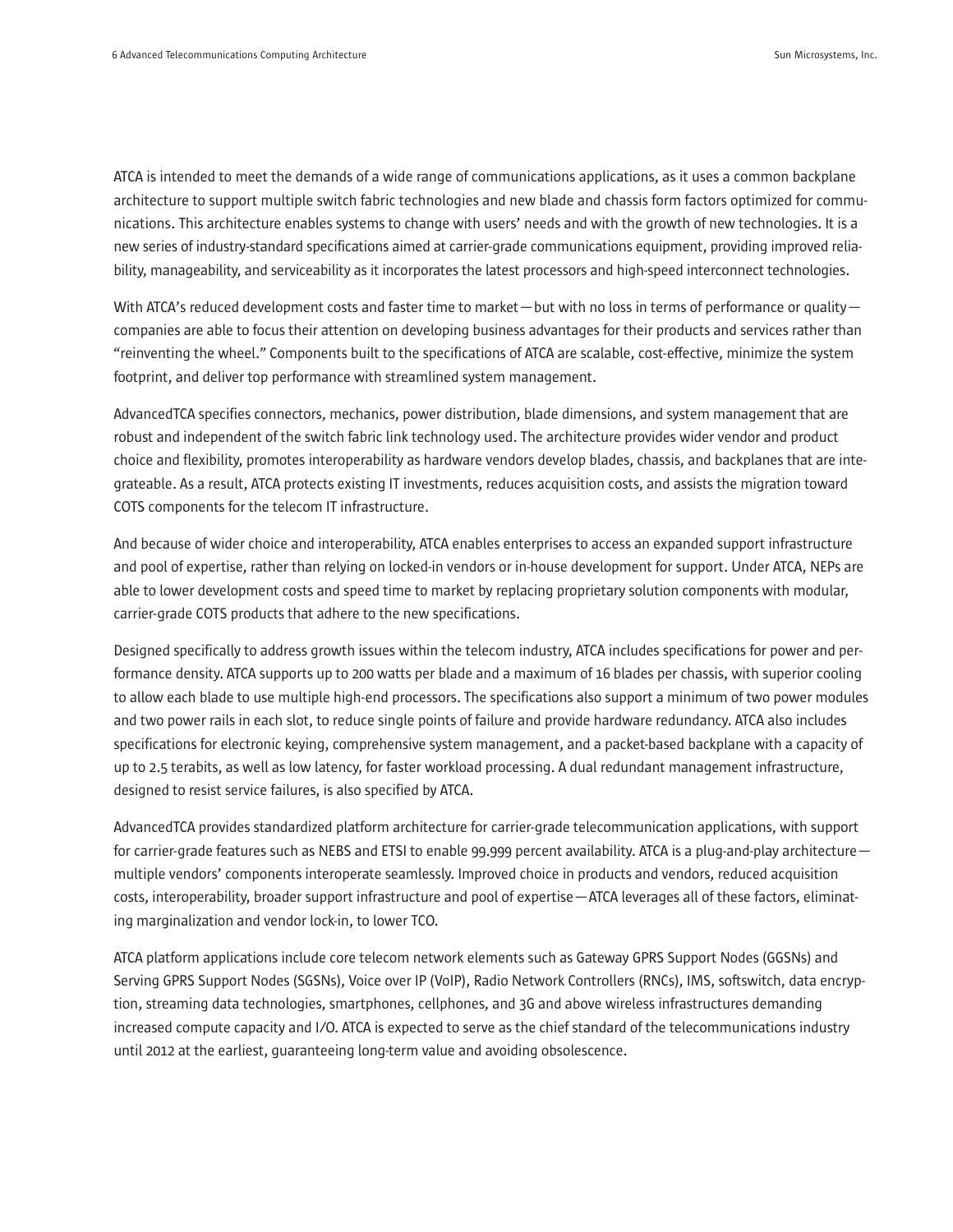| <b>NEP</b><br><b>Applications</b>   | Softswitch SPF, RI, BGB                 | GGSN, SGSN, RNC, Media Gateway/                                                  |  |  |
|-------------------------------------|-----------------------------------------|----------------------------------------------------------------------------------|--|--|
| <b>Application services</b>         |                                         | Sun Java" Enterprise System                                                      |  |  |
| <b>Database</b>                     |                                         | RDBMS (Oracle), Real time (TimesTen, Solid)                                      |  |  |
| <b>Protocols</b>                    |                                         | SS7, SIP, (Ulticom, CCPU, NMS)                                                   |  |  |
| <b>HA middleware</b>                |                                         | Netra High Availability (HA) Suite, Sun <sup>**</sup> Cluster                    |  |  |
| System management                   | MOH, PMS, FRU ID, SAF-compliant         |                                                                                  |  |  |
| <b>Operating systems</b>            | <b>CG Linux</b><br><b>Solaris OS</b>    |                                                                                  |  |  |
| <b>Compute blade</b>                | Sun SPARC 2p/CMT                        | <b>AMD Opteron processor</b>                                                     |  |  |
| Disks, NIC, NSP, DSP                | Sun StorEdge <sup>™</sup> 3000 series   | Disks, NIC, NSP, DSP                                                             |  |  |
| <b>Chassis and</b><br>switch fabric | <b>CPCI</b><br>CT410/810                | <b>ATCA: Formula1</b><br>CPSB: CT820<br>1 GB Layer 3 hub<br>10 GB Layer 7 switch |  |  |
| Service and support                 | Worldwide hardware and software support |                                                                                  |  |  |
| <b>Integration services</b>         | <b>Customer Ready Systems (CRS)</b>     |                                                                                  |  |  |
|                                     | Sun products/technologies               | <b>Partner technologies</b>                                                      |  |  |

*Figure 2: Network equipment provider needs and the Sun products and services that answer them.*

Finally, ATCA introduces the new, open hardware development framework referred to as a modular communications platform (MCP). MCP is a series of engineering specifications for the chassis and blades in a telecom system and is designed to ensure that components are physically compatible for purposes of integration.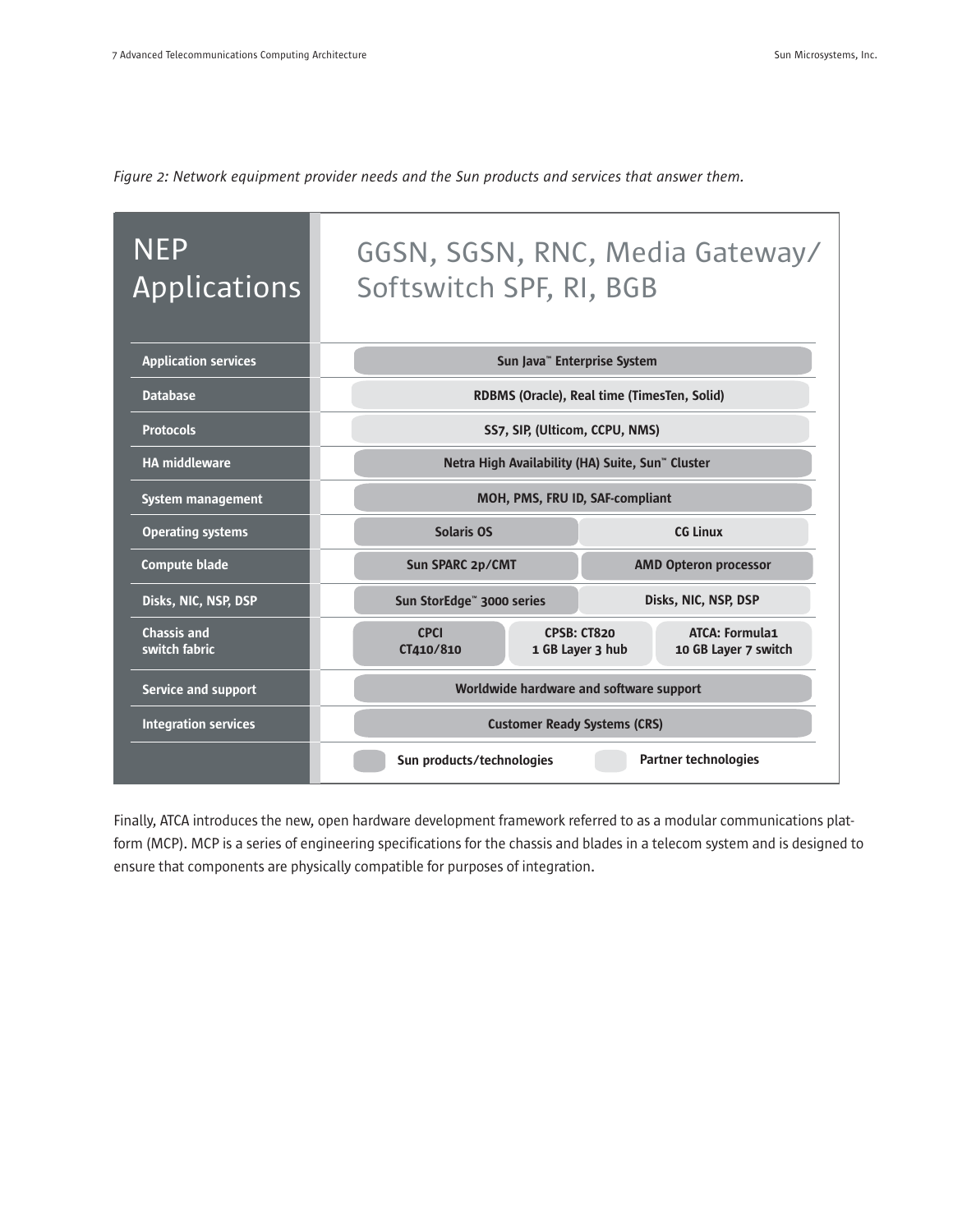# Chapter 3 **Sun and ATCA**

The Sun offering is a highly scalable, switched fabric architecture that prevents I/O bottlenecks. Sun's Netra ATCA products are fully compliant with industry-standard ATCA specifications and are fully interoperable with third-party offerings. Sun's decades of experience in the telecom industry and its solid relationship with PICMG have also ideally positioned it for its role in the development of the ATCA standard. As a result, Sun has designed hardware and software systems that are ideal to meet this new standard's requirements. Sun systems offer the benefits of long industry experience, unexcelled choice, a complete ATCA system offering, and superior software system management development with world-class services.

Sun's experience with system-level hardware and software is a vital asset to numerous standards bodies in the creation of their standards and the rules for applying system management specifications based on informational models, allowing for easier integration of third-party COTS components. Sun's hands-on involvement in advancing and defining standards for the industry give Sun the necessary knowledge to meet and exceed emerging specifications. Sun firmly supports industry standards and is a long-time leader in worldwide standards organizations and consortiums, actively helping define new specifications and sharing innovations with standards bodies. This level of commitment and activity is one aspect of how Sun is working with standards bodies to improve the value of COTS components in NEPs' next-generation solutions. Among these bodies are PICMG, SAF, the PICMG-SAF advisory group, the Network Processor Forum (NPF), the Distributed Management Task Force (DMTF), and the Open Source Development Lab (OSDL).

Sun helps define the evolving ATCA standard with PICMG and uses this expertise to deliver ATCA-compliant innovation. Sun has actively participated in SAF from its inception and leads the SAF-AIS working group in helping SAF develop system management and high-availability service standards, as well as actively participating in the PICMG-SAF advisory group. Sun helps speed and ease the development of next-generation networking and telecommunications products based on network processors with NPF, and is a founding member of and active participant in the DMTF—developing management standards and integration technology for Internet and enterprise environments. And Sun participates in the Carrier-Grade Linux and Data Center Linux working groups of OSDL to help advance the use of the Linux® OS and its functionality in the telecommunications and enterprise environments.

Because multiple customers must adopt hardware standards to drive down hardware costs in the immediate future, Sun has developed ATCA components that have sufficient market interest and adhere to these new standards and is driving and adopting middleware standards to help reduce the operational costs of managing multivendor hardware. Because emerging standards have not yet addressed major issues of availability and management—presenting substantial risk of hidden costs to NEPs—Sun has adopted these new middleware standards.

Sun's ATCA solution improves reliability, manageability, and serviceability. It is compatible with PICMG 3.0—a core specification defining architecture mechanicals, power, system management, fabric connectors, and Base interface (10/100/1000 Base-T)—as well as PICMG 3.1, a specification for Ethernet and Fibre Channel Fabric interfaces. Further paving the way for high-bandwidth services, in the future Sun will meet additional ATCA specifications for incorporating multiple high-speed interconnect fabrics into central office equipment.

Sun understands the needs and concerns of NEPs and telecom providers alike, having met those needs around the world for many years. Sun has been a standard bearer in the computerization of telecommunications for decades, and has the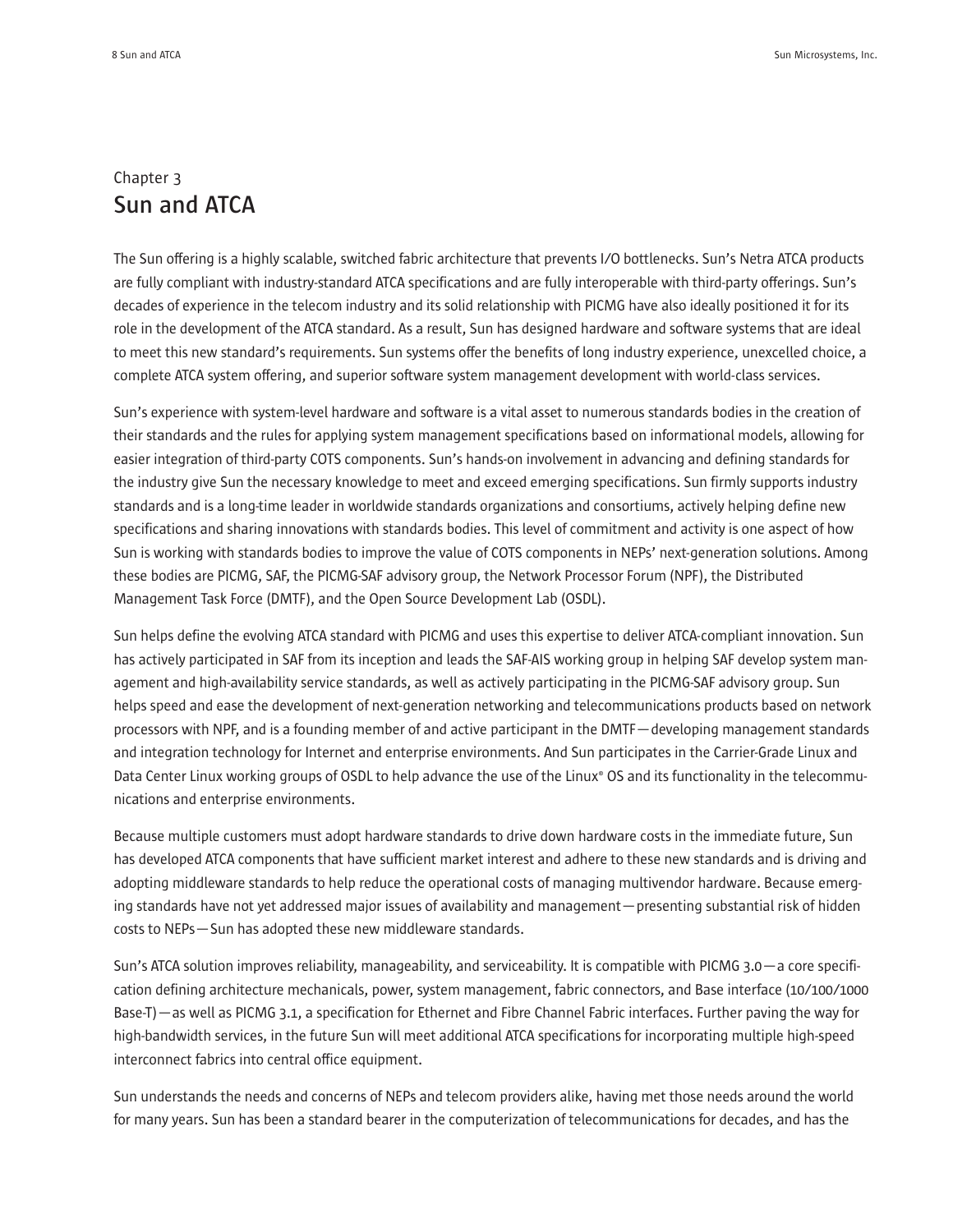largest installed base of any manufacturer by far. Eight out of 10 of the world's largest telecom carriers use Sun solutions, supporting over 500 million subscribers, and over 90 percent of the world's NEPs use carrier-grade Sun Netra servers. Sun has extended the same integrated information models and robust instrumentation that enable superior fault management in its CompactPCI-based Netra servers to its next-generation, SAF-compliant ATCA systems.

Carriers and NEPs are able to strategize with Sun's clear roadmap for future product design—which includes ATCA blades based on UltraSPARC® IIIi, UltraSPARC® T1, and single-core and dual-core AMD Opteron processors—and Sun's binary compatibility protects existing IT investments. Sun also plans to incorporate chip multithreading (CMT) technology into its ATCA products—carriers will realize valuable gains in throughput with processors having up to eight cores, each one able to simultaneously process up to four threads. Sun will also upgrade to 10 Gigabit Ethernet bandwidth on the backplane upon approval of related standards.

Sun's ATCA solution meets or exceeds the demanding NEBS certification process, and is designed to provide cooling and power that ensures continuous operation in even the most challenging environments. Sun already provides a broad range of products for the telecom industry, including the industry-leading Solaris OS and a complete line of Netra servers. Sun's ATCA solution expands on this choice by accommodating UltraSPARC and AMD Opteron processors, as well as operating systems from the Solaris OS to Carrier-Grade Linux (CGL) — within the same chassis. This flexibility reduces cost and simplifies systems, as well as preventing solution lock-in.



*Figure 3: A simplified system diagram showing an ATCA system for data and voice services.*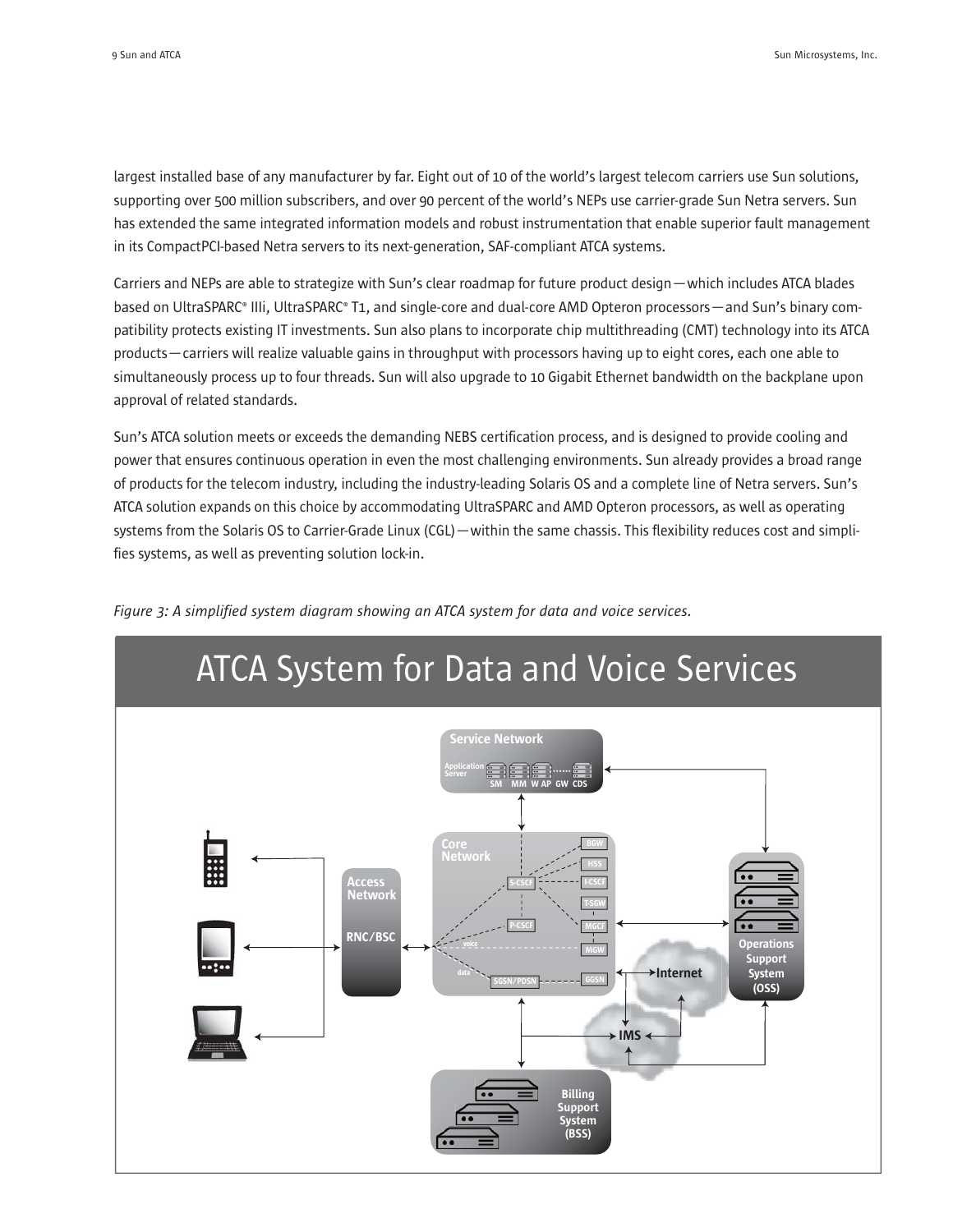

*Figure 4: The Sun ATCA line offers unparalleled flexibility, with exceptional interoperability and a choice of processors, operating systems, and deployments.*

The Sun ATCA line also delivers powerful fault management and diagnostics capabilities, with immediate fault detection through hardware sensors, OS probes, and health monitors, as well as fast fail-over to hot standby nodes via the Netra High Availability Suite (NHAS) to prevent dropping of calls. (Additionally, NHAS will be SAF AIS-compliant.) Sun's service management facility disables and automatically restarts faulty components rather than shutting down an entire system, and Solaris Fault Manager in the Solaris 10 OS uses a sophisticated rules engine to identify the root cause of the first fault. Along with Sun™ Remote Services (SRS) to facilitate direct repairs, these features help ensure that NEPs are able to provide up to six 9s system availability.

Sun is a one-stop vendor for a complete, integrated system—Sun offers operating system, chassis, blades, switches, alarm cards, power supplies, and management software tools. The Sun ATCA solution is a comprehensive offering, providing a complete ATCA system from a single source—yet the Sun solution may be integrated with existing and diverse systems. Sun offers all the necessary hardware—blades, racks, switches, NEBS-certified storage arrays, and more—and recommended vendors for additional hardware that are reliable Sun partners. These partners offer approved, complementary components such as network processing blades and DSP blades, and every component is best in class and complies with both ATCA and Service Availability Forum (SAF) specifications.

A number of valuable services are also available from Sun—NEP Lifecycle Services with loaner systems, custom integration, go-to-market programs, end-to-end support, and development support; Sun<sup>m</sup> Customer Ready Systems that ship customized, ready-to-run systems to the customer's location; OEM business practices including extended availability of products and advanced notification of product changes; and consulting, support, and training programs. Sun offers worldwide customer service and support that carriers and NEPs can rely on, with extensive design experience in delivering manageability and serviceability.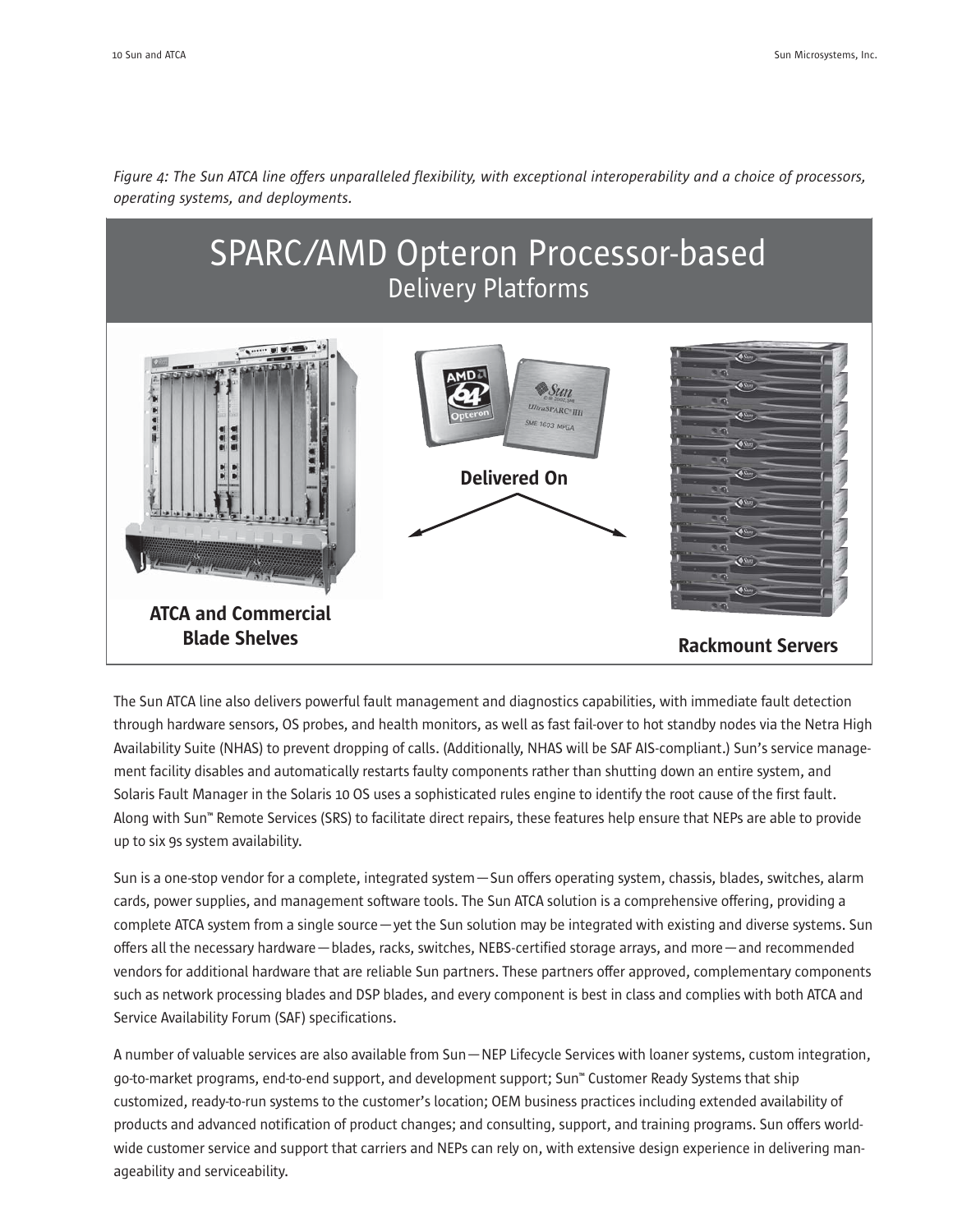Further, Sun's ATCA solution offers total interoperability, so that all components can be mixed and matched across every ATCA-compliant vendor. Sun also provides the exclusive Solaris Application Binary Guarantee—an investment in Sun software continues to yield benefits for many years, because it is guaranteed to operate smoothly from one iteration of an OS to another, generation after generation. The industry-standard Solaris Operating System includes such valuable features as ZFS, Predictive Self-Healing, Solaris Containers, and DTrace to complement its seamless application porting on SPARC-based and x86-based architectures.

The variety of components purchased by NEPs requires a uniform system of management to keep heterogeneous solutions working together. This has been a continuing challenge for companies in the telecom industry. As new standards emerge, development of unified telecom management systems is becoming more streamlined. Sun is actively engaged in this process, uniquely overcoming the gaps in NEPs' development that result in high development costs and long development cycles.

Only Sun is in a position to carry out this role in advancing system management for telecom. Despite the standards set by the SAF, there remain no APIs defined among informational models of solution component layers—these would need to be developed in-house if not for Sun's unique, forward-thinking ATCA strategy. Sun has developed standards-based mapping layers for existing PICMG 2.x Netra products, and is extending these mapping layers to ATCA offerings that are SAF-compliant as well.

When these SAF APIs are overlaid on the Sun management stack, the standards gap is bridged. Sun management tools such as Managed Object Hierarchy (MOH) and Processor Management Services (PMS) are enhanced even further in this way, and NEPs' time to market and development costs are dramatically reduced. (Additionally, MOH will be compliant with SAF management specifications.) This system-level solution allows companies to manage groups of server racks rather than individual systems, providing powerful fault management and diagnostics capabilities by means of proven SAF compliance and API mapping at every layer.

#### **Comparison: Sun ATCA vs. Intel, IBM, and Motorola**

When measured against its competitors, Sun has a product line that leads the field. Essentially, Intel is an OEM hardware provider for third-party ATCA integrators. Third-party integrators must provide network switches, operating systems, certification and compliance testing for NEBS standards. Intel's ATCA solution combines components, testing, and certification from separate vendors—with all the complications inherent in such a mixed environment. BladeCenter T—IBM's attempt to provide a telecom-specific blade chassis solution—is, in fact, merely a product derived from their existing product for the commercial data center market. By comparison, Sun's telecom products are designed from the ground up to meet the exacting demands of telecom applications. IBM's chassis is not compatible with any other vendor's blades, and none of its products appear to be NEBS-certified. In contrast with Sun's comprehensive ATCA solution, Motorola has designed only part of an ATCA solution. Unlike Sun, Motorola only uses third-party operating systems such as Carrier-Grade Linux, requiring hardware and middle to be supported by Motorola and the OS by ODSL. Motorola's ATCA offering retains all of the complications inherent in environments with mixed-vendor hardware, software, testing, and certification—and none of the advantages of an integrated system. Sun is the only complete, fully integrated solution that meets every carrier and NEP need.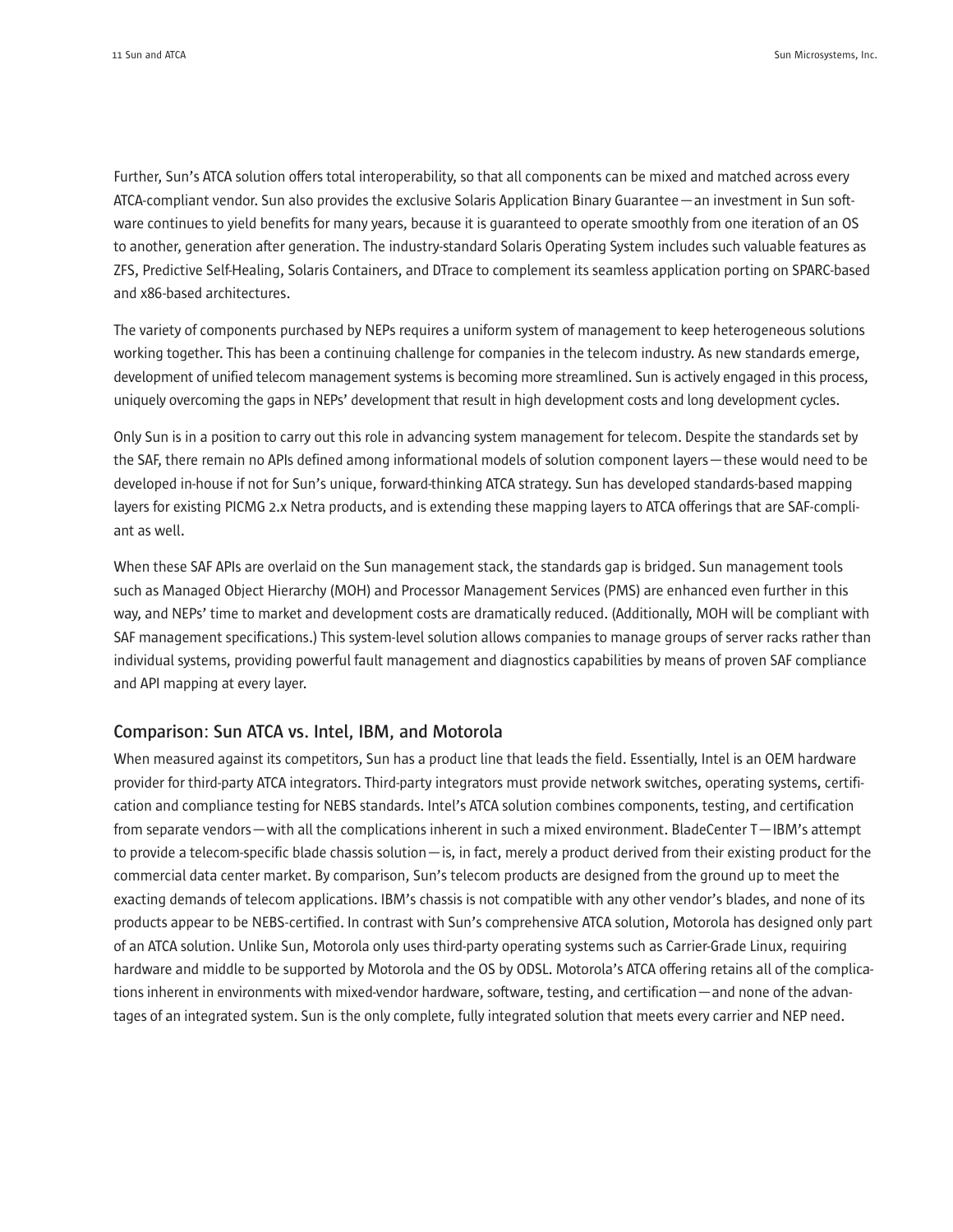| <b>Features</b>             | CP3020                     | Intel MPCPL0010          | Intel MPCPL0001          |
|-----------------------------|----------------------------|--------------------------|--------------------------|
| CPU type                    | AMD Opteron processor      | Low-Voltage Xeon         | Low-Voltage Xeon         |
| Number of CPUs              | One                        | One                      | Two                      |
| CPU speed                   | Min. 2.2 GHz (single-core) | $2.8$ GHz                | $2.0$ GHz                |
|                             | Min. 1.8 GHz (dual-core)   |                          |                          |
| Memory                      | Up to eight GB             | Up to four GB            | Up to eight GB           |
| Support for mezzanine cards | 2x PMC                     | 2x AMC                   | 1x PMC                   |
|                             | 2x PIM at RTM              |                          |                          |
| OS                          | Solaris OS, Linux, Windows | CG Linux 3.1             | CG Linux 3.1 RH AS 3.0   |
|                             |                            | (validated)              | (validated)              |
| Storage                     | 2x SAS/SATA SFF            | SATA via mezzanine card  | 2.5 ATA (optional)       |
|                             | 2x SAS Interfaces at RTM   |                          |                          |
| Solid-state storage         | Compact Flash Socket       | Compact Flash Socket     | None                     |
|                             | (Up to two GB CF card)     |                          |                          |
| Network connectivity        | 2x GbE (Base) and          | 2x GbE (Base Fabric) and | 2x GbE (Base Fabric)     |
|                             | 2x GbE (SERDES)            | 2x GbE (Extended Fabric) | 2x FC fabric (optional)  |
|                             | 1x async serial            | 10/100 Ethernet          |                          |
|                             |                            | sync serial              |                          |
| NEBS Level 3                | Certified                  | Capable                  | Capable                  |
| Standards compliance        | PICMG 3.0 R1.0             | PICMG 3.0, PICMG 3.1,    | PICMG 3.0                |
|                             | PICMG 3.1 R1.0             | AMC 0.3                  |                          |
|                             | PMC-IEEEP1386.1            |                          |                          |
| <b>Availability</b>         |                            |                          |                          |
| <b>Features</b>             | CP3020                     | Intel MPCPL0010          | Intel MPCPL0001          |
| Management                  | 2 x IPMI with              | <b>MPCMM001 Chassis</b>  | <b>MPCMM001 Chassis</b>  |
|                             | shelf manager              | <b>Management Module</b> | <b>Management Module</b> |
|                             |                            | (PICMG 3.x and           | (PICMG 3.x and           |
|                             |                            | IPMI compliant)          | IPMI compliant)          |
| Availability                | Five 9s                    | Unspecified              | Unspecified              |
| Hot-swap                    | All                        | All                      | All                      |
| Hot-plug                    | All                        | All                      | All                      |

# *Figure 5a: A brief comparison of Sun and Intel ATCA offerings.*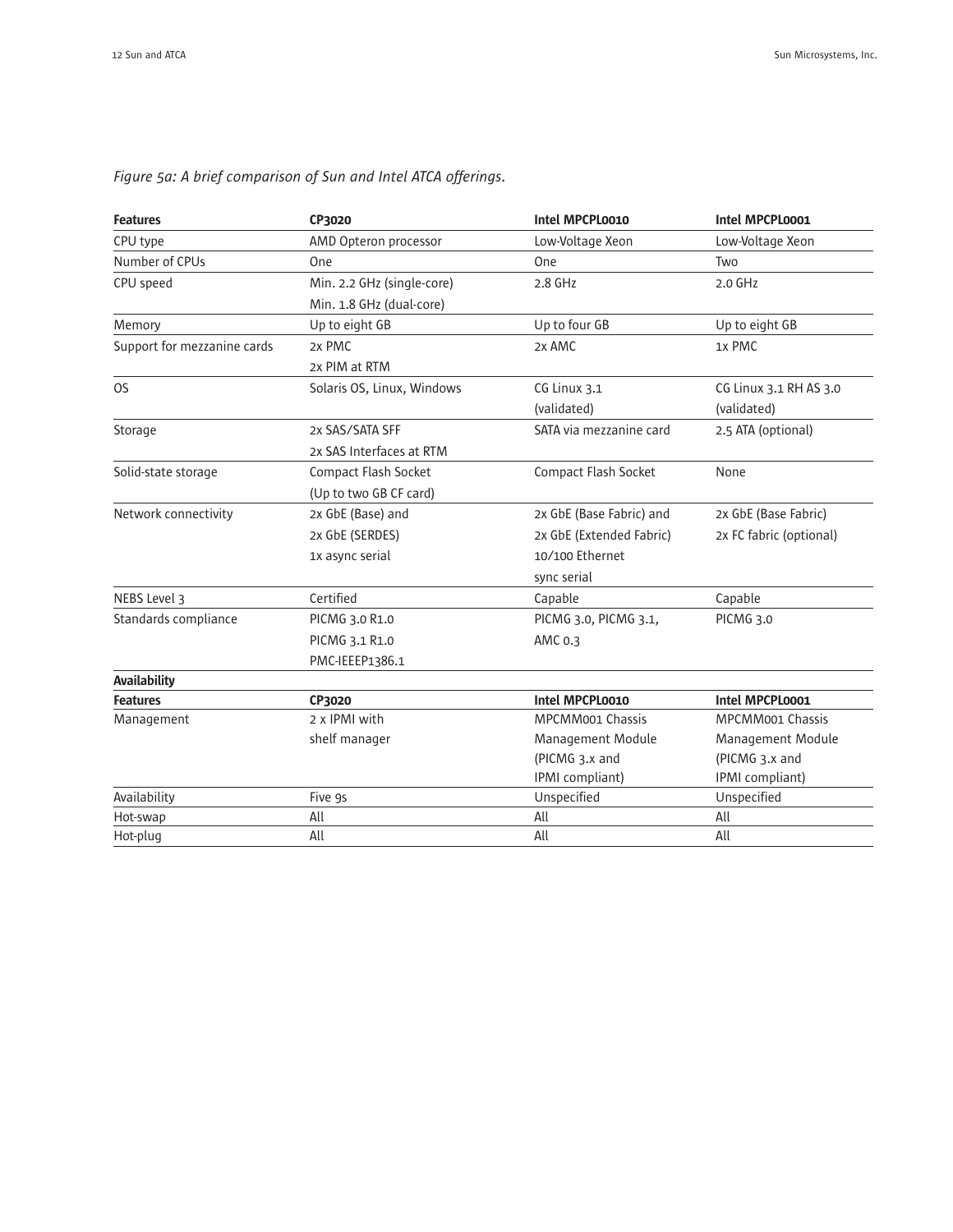| <b>Features</b>       | CP3020                     | IBM HS20/HS40         | IBM JS20              | <b>IBM LS20</b>          |
|-----------------------|----------------------------|-----------------------|-----------------------|--------------------------|
| CPU type              | AMD Opteron processor      | Xeon                  | PowerPC 970           | Opteron                  |
| Number of CPUs        | One                        | Two/four              | 1 or 2                | 1 or 2                   |
| CPU speed             | Min. 2.2 GHz (single-core) | 2.8 GHz - 3.8 GHz/    | $2.2$ Ghz             | 2.6 GHz (single-core) or |
|                       | Min. 1.8 GHz (dual-core)   | 2.2 GHz - 3.0 GHz     |                       | 2.2 GHz (dual-core)      |
| Memory                | Up to eight GB             | Up to eight GB/       | Up to eight GB        | Up to eight GB           |
|                       |                            | Up to 16 GB           |                       |                          |
| Support for mezzanine | 2x PMC                     | Proprietary I/O       | Proprietary I/O       | Proprietary I/O          |
| cards                 | 2x PIM at RTM              | expansion card        | expansion card        | expansion card           |
|                       |                            | (not on board)        |                       |                          |
| <b>OS</b>             | Solaris OS, Linux,         | Windows, Linux        | AIX, Linux            | Windows, Linux           |
|                       | Windows                    |                       |                       |                          |
| Storage               | 2x SAS/SATA SFF            | 2x U320 SCSI (SFF)/   | 2x IDE                | 2x U320 SCSI             |
|                       | 2x SAS Interfaces at RTM   | 2x IDE                |                       |                          |
| Solid-state storage   | Compact Flash Socket       | None                  | None                  | None                     |
|                       | (Up to two GB CF card)     |                       |                       |                          |
| Network connectivity  | 2x GbE (Base) and          | 2x GbE                | 2x GbE                | 2x GbE                   |
|                       | 2x GbE (SERDES)            | 4x GbE                |                       |                          |
|                       | 1x async serial            |                       |                       |                          |
| NEBS Level 3          | Certified                  | Compliant             | Compliant             |                          |
| Standards compliance  | PICMG 3.0 R1.0             | Not ATCA-compliant    | Not ATCA-compliant    | Not ATCA-compliant       |
|                       | PICMG 3.1 R1.0             |                       |                       |                          |
|                       | PMC-IEEEP1386.1            |                       |                       |                          |
| <b>Availability</b>   |                            |                       |                       |                          |
| <b>Features</b>       | CP3020                     | IBM HS20/HS40         | IBM JS20              | <b>IBM LS20</b>          |
| Management            | 2x IPMI with               | Alarm management      | Alarm management      | Alarm management         |
|                       | shelf manager              | software              | software              | software                 |
| Availability          | Five nines                 | Not specified         | Not specified         | Not specified            |
| Hot-swap              | All                        | Optional PSU          | Optional PSU          | Optional PSU             |
| Hot-plug              | All                        | Blades, PSU, Ethernet | Blades, PSU, Ethernet | Blades, PSU, Ethernet    |
|                       |                            | switches, management  | switches, management  | switches, management     |
|                       |                            | module, fans          | module, fans          | module, fans             |

# *Figure 5b: A brief comparison of Sun and IBM.*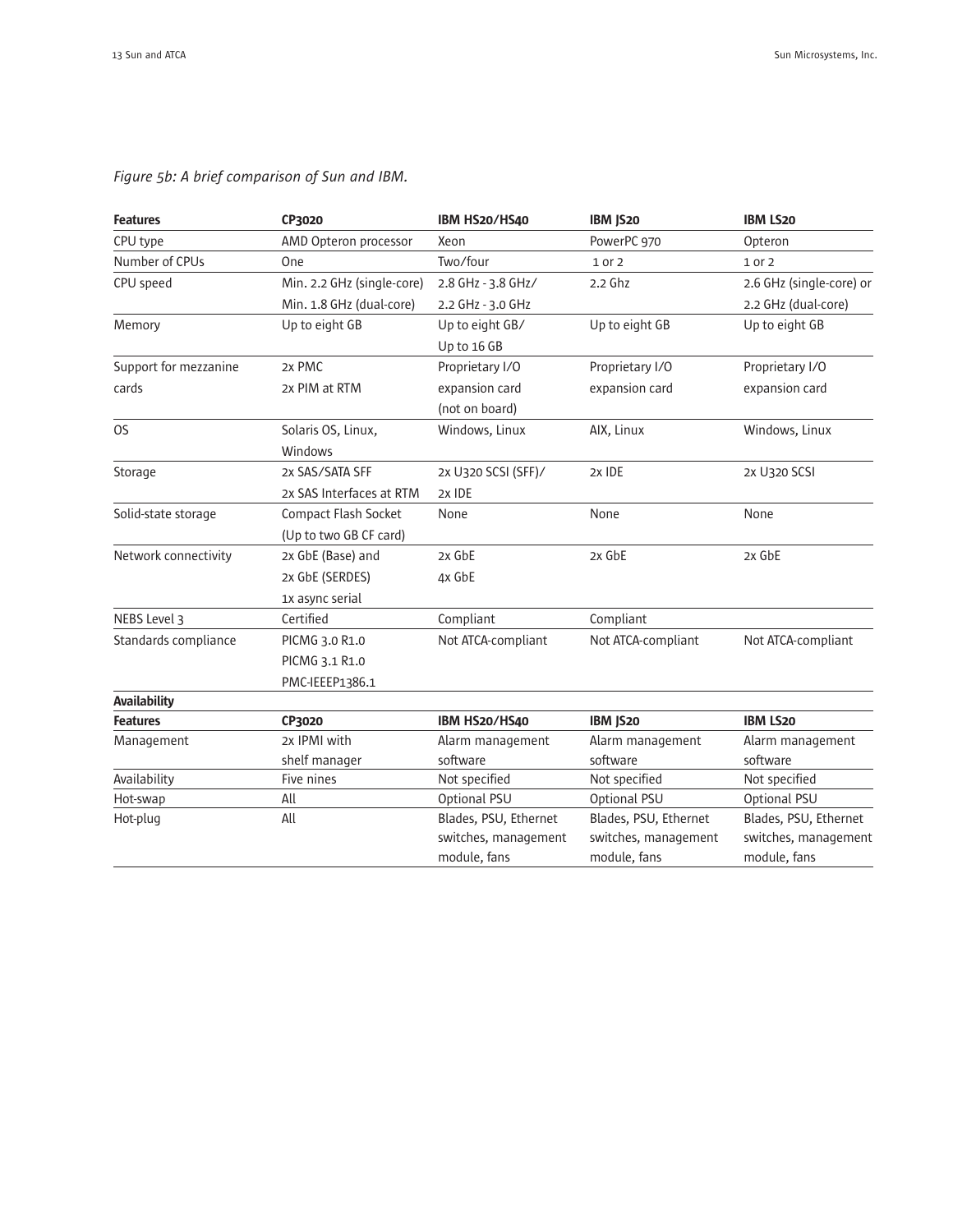# *Figure 5c: A brief comparison of Sun and IBM.*

### Physical and Electrical Specifications

| <b>Features</b>         | <b>Sun ATCA</b>    | <b>IBM BladeCenter T</b> |
|-------------------------|--------------------|--------------------------|
| Chassis width           | 19 in.             | 17.4 in.                 |
| Chassis height          | 12-RU              | 8-RU                     |
| Chassis depth           | $15.2$ in.         | 20 in.                   |
| Blades/chassis          | 14                 | Eight                    |
| Chassis power           | 2.8 kW/3.2 kW      | 2.6 kW                   |
| Power/blade             | 200 W              | 325 W (two slots)        |
| Power supply redundancy | 2N                 | 2N                       |
| Inter-blade spacing     | $1.2$ in.          | $2.3$ in.                |
| Compute blade vendors   | All ATCA-compliant | Single source (IBM)      |
|                         | product vendors    |                          |
| Industry-standard       | Yes                | Yes                      |
| architecture            |                    |                          |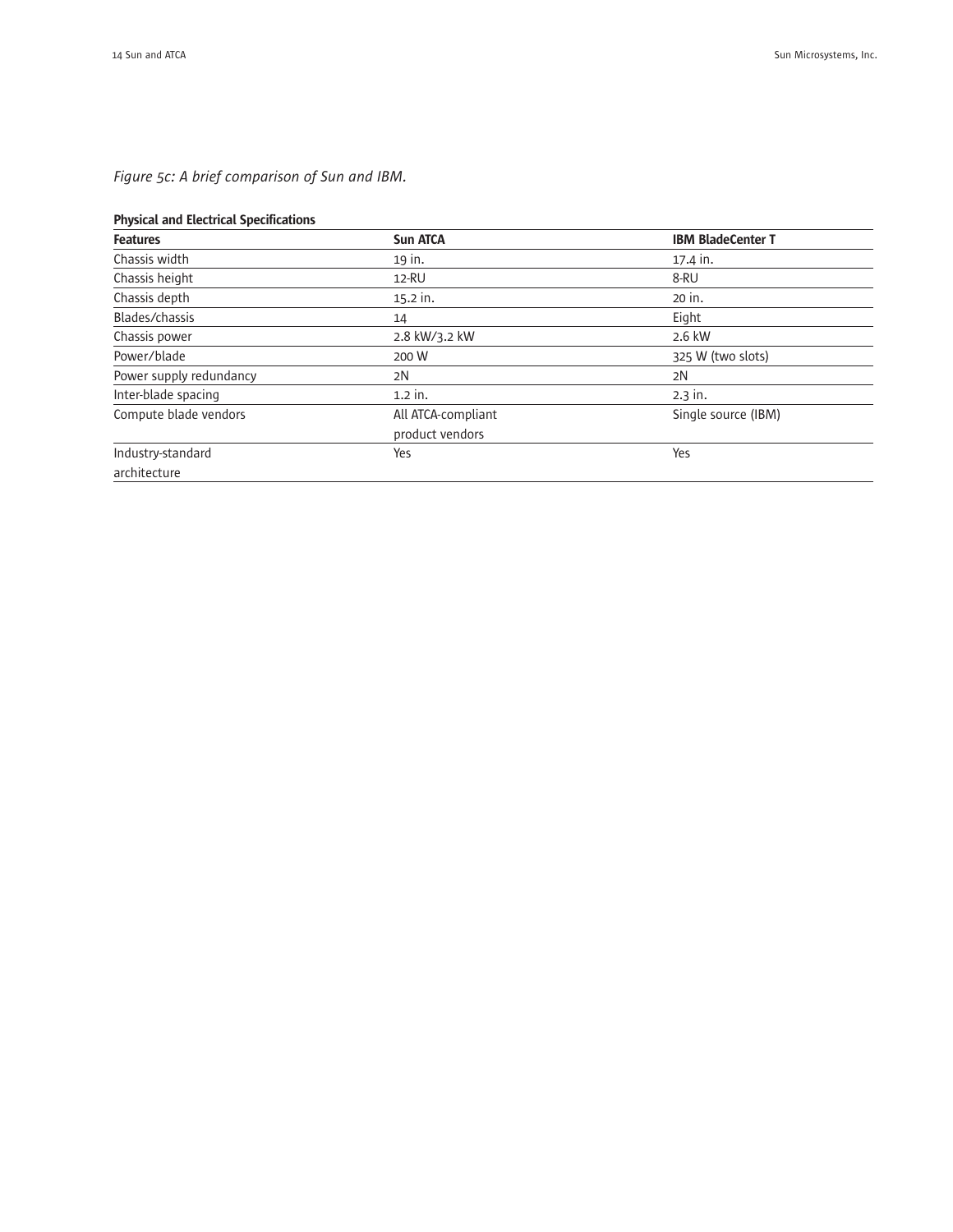| <b>System Specifications</b> |                        |                                 |                              |                                   |                              |
|------------------------------|------------------------|---------------------------------|------------------------------|-----------------------------------|------------------------------|
| <b>Features</b>              | CP3020                 | <b>Motorola ATCA</b><br>715/717 | <b>Motorola ATCA</b><br>7101 | <b>Motorola ATCA</b><br>7120/7221 | <b>Motorola ATCA</b><br>6101 |
| CPU type                     | AMD Opteron processor  | Pentium M                       | Xeon LV                      | Xeon LV                           | PPC970                       |
| Number of CPUs               | One                    | One                             | Two                          | Two                               | Two                          |
| CPU speed                    | Min. 2.2 GHz           | 1.8 GHz                         | 2.0 GHz                      | 2.8 GHz                           | 1.8 GHz                      |
|                              | single-core)           |                                 |                              |                                   |                              |
|                              | Min. 1.6 GHz           |                                 |                              |                                   |                              |
|                              | (dual-core)            |                                 |                              |                                   |                              |
| Memory                       | Up to eight GB         | Four GB                         | Eight GB                     | 16 GB                             | Eight GB                     |
| Support for                  | 2x PMC                 | 4x (100 MHz PCI-X)              | 1x PMC (133-PCI-X)           | 1x PMC (133 PCI-X)                | 1x PMC (133 PCI-X)           |
| mezzanine cards              | 2x PIM at RTM          |                                 |                              | 2x GbE interface                  |                              |
| OS.                          | Solaris OS, Linux,     | ODSL CG Linux 3.1               | ODSL GC Linux 3.1            | ODSL GC Linux 3.1                 | ODSL GC Linux 3.1            |
|                              | Windows                |                                 |                              |                                   |                              |
| Storage                      | 2x SAS/SATA SFF        | Onboard 2.5-in. HDD             | 2x U320 SCSI                 | Nothing on board                  | Nothing on board             |
|                              | 2x SAS Interfaces      |                                 | On board 2.5 in.             | (only via RTM)                    | (only via RTM)               |
|                              | at RTM                 |                                 | (optional)                   |                                   |                              |
| Solid-state                  | Compact Flash Socket   | Compact Flash Socket            | 2x 1.0 MB BIOS               | 2x 1.0 MB BIOS                    | 2x 64 MB flash               |
| storage                      | (Up to two GB CF card) | One MB (BIOS/System)            | Flash                        | Flash                             |                              |
|                              |                        |                                 | 2x 64 MB flash               | 2x 64 MB flash                    |                              |
| <b>Network</b>               | 2x GbE (Base) and      | 1x GbE (Base Fabric)            | 1x 2 GbE (Base Fabric)       | 1x 2 GbE (Base Fabric)            | 1x 2 GbE (Base Fabric)       |
| connectivity                 | 2x GbE (SERDES)        | 1x 2 GbE (fabric) option        | 1x GbE (fabric)              | 1x GbE (fabric)                   | 1x GbE (fabric)              |
|                              | 2x async serial        |                                 | option                       | option                            | option                       |
| NEBS Level 3                 | Certified              | Unspecified                     | Unspecified                  | Unspecified                       | Unspecified                  |
| Standards                    | PICMG 3.0 R1.0         | PICMG 3.0                       | PICMG 3.0                    | PICMG 3.0                         | PICMG 3.0                    |
| compliance                   | PICMG 3.1 R1.0         | PICMG <sub>3.1</sub>            | PICMG 3.1                    | PICMG 3.1                         | PICMG <sub>3.1</sub>         |
|                              | PMC-IEEEP1386.1        | (fabric only)                   | (fabric only)                | (fabric only)                     | (fabric only)                |
| <b>Availability</b>          |                        |                                 |                              |                                   |                              |
| <b>Features</b>              | CP3020                 | <b>Motorola ATCA</b>            | <b>Motorola ATCA</b>         | <b>Motorola ATCA</b>              | <b>Motorola ATCA</b>         |
|                              |                        | 715/717                         | 7101                         | 7120/7221                         | 6101                         |
| Management                   | 2x IPMI with           | PICMG 3.0 IPMI-                 | PICMG 3.0 IPMI-              | PICMG 3.0 IPMI-                   | PICMG 3.0 IPMI-              |
|                              | shelf manager          | compliant blade                 | compliant blade              | compliant blade                   | compliant blade              |
| Availability                 | Five nines             | Unspecified                     | Unspecified                  | Unspecified                       | Unspecified                  |
| Hot-swap                     | All                    | All                             | All                          | All                               | All                          |
| Hot-plug                     | All                    | All                             | All                          | All                               | All                          |

# *Figure 5d: A brief comparison of Sun and Mototola.*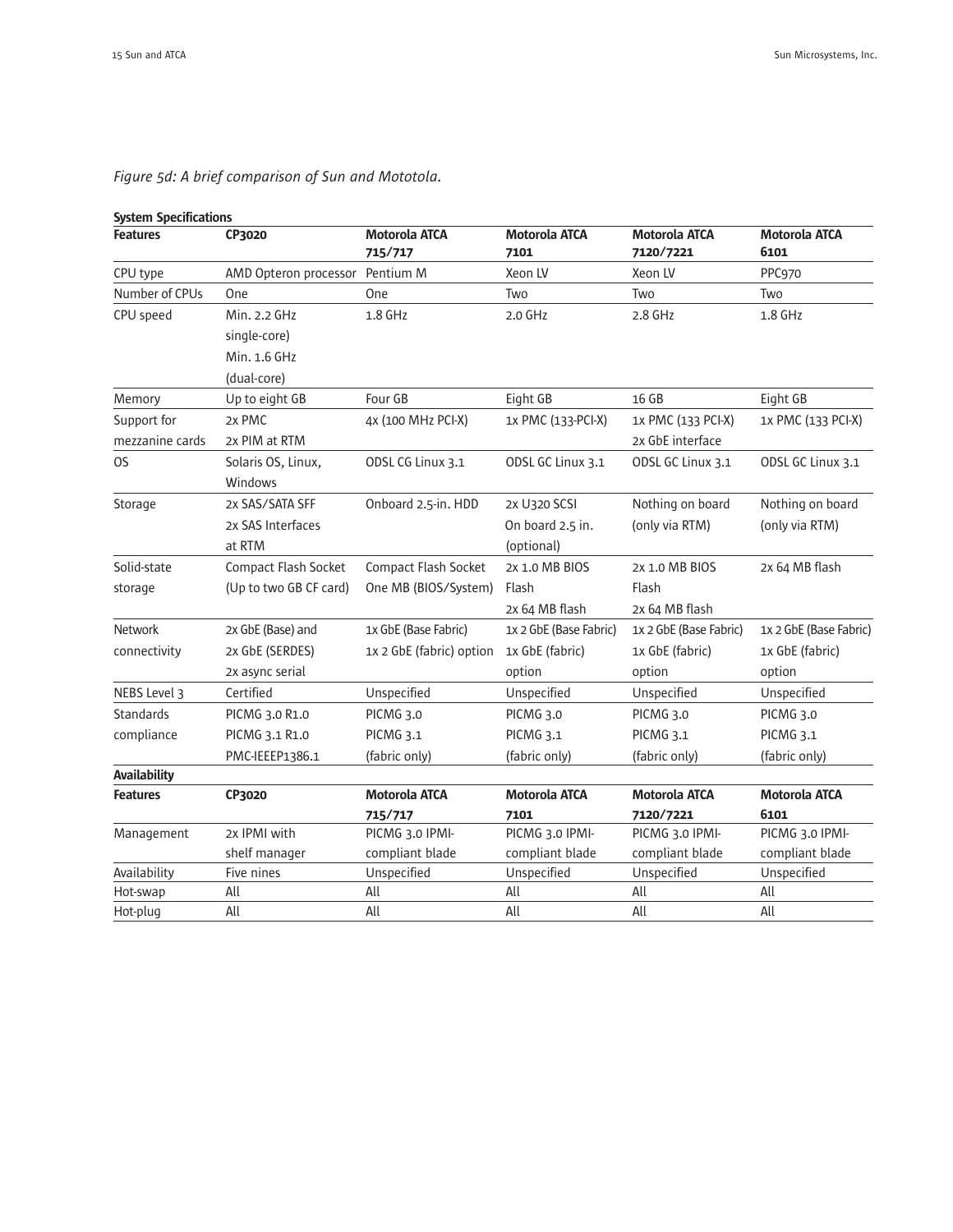

*Figure 6: Sun meets and exceeds industry standards, offering innovation at every level.*

Sun is a systems company, and every Sun component is designed from the ground up with the system in mind. As a result, every Sun product is ready to be integrated into an overarching solution that fits the customer's needs and scales along with them in the future. Sun technology is built on principles of matchless interoperability, standardization, scalability, and flexibility. Sun's feature-rich ATCA solution is a compelling design that addresses multiple RFPs and set high standards in telecom.

Sun's ATCA strategy offers significant bottom-line benefits to telecom customers:

- Unparalleled choice in platform and an excellent feature-rich operating system to protect technology investments
- Unified system management of heterogeneous components lowers development and OAM costs
- Strong price/performance coupled with exceptional RAS help lower total cost of ownership
- Energy-efficient, reduced real estate needs, ROHS-compliant, and world-record benchmarks
- Proven technologies and guaranteed product lifecycles from a leading vendor reduce the risk of adopting new solutions
- High-density CMT computing maximizes throughput for increased computing efficiency
- Comprehensive ATCA offerings streamline solution development for NEPs by providing standards-based hardware, advanced software, and recommendations for third-party components
- A full complement of Sun Services, including the Sun Customer Ready Systems program, supports customers every step of the way

By turning to Sun for ATCA solutions, customers can leverage the strengths of a trusted systems company to reduce the time, cost, and risk involved in delivering next-generation telecom services.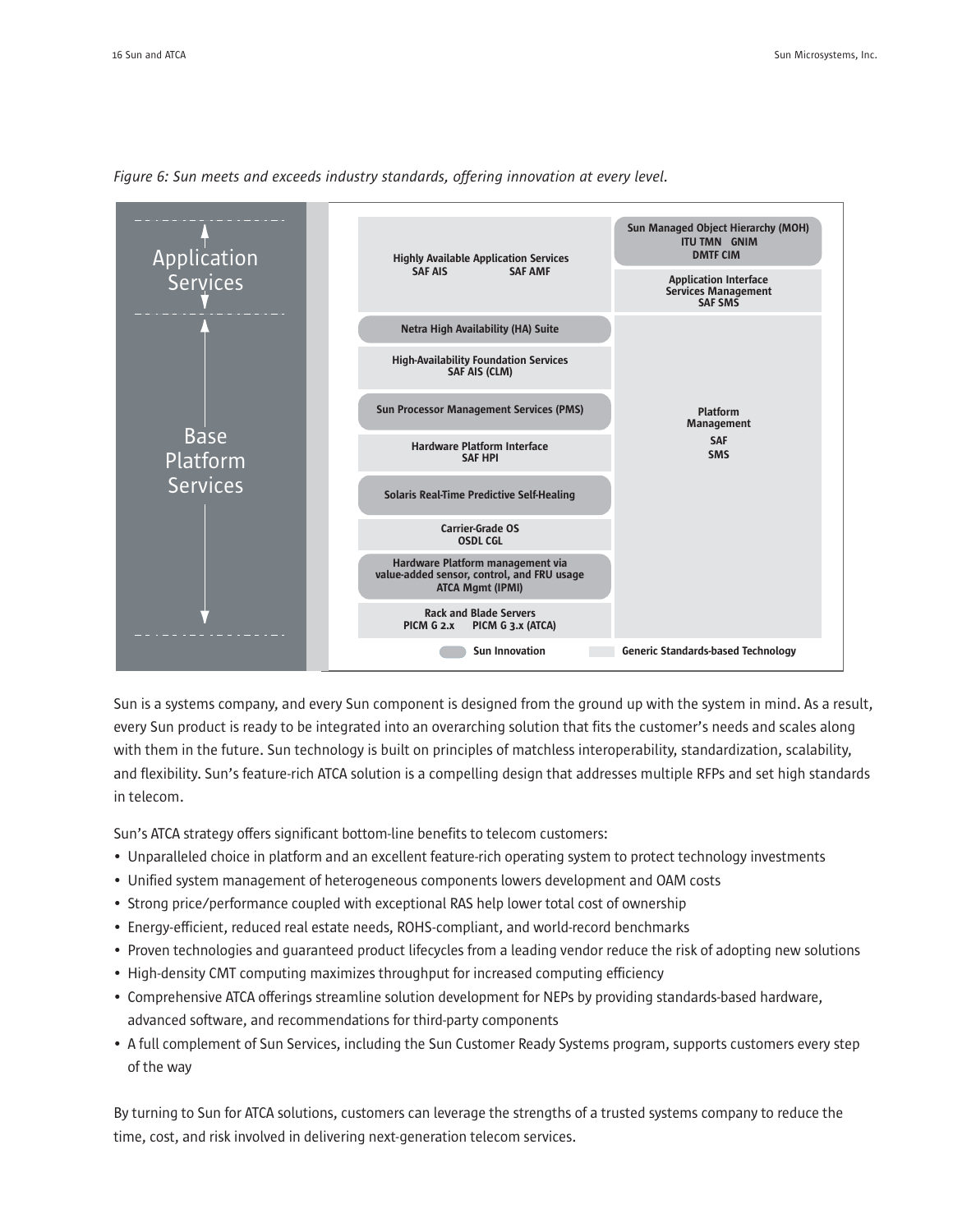# Chapter 4 **Sun ATCA Products and Services**

### **Overview of the complete Sun ATCA solution**

The complete base platform offering from Sun offers NEPs the greatest lifecycle cost savings. Sun and its best-of-breed partners provide NEPs with everything necessary to implement a standards-based IT infrastructure—working with a single vendor helps reduce integration and support costs and speed development cycles. The offering includes SAF HPI- and IPMIcompliant ATCA hardware, Predictive Self-Healing technology, processor management services, a carrier-grade OS, and NHAS—if combined with Sun's system management and high-availability stack, the gaps still left in the new standards will be addressed as well. Simply integrating multiple vendors' products in a loosely coupled fashion is not enough; the holes in the system must be addressed and will cost time and money to resolve. Sun's integrated COTS-based ATCA solution provides the necessary capabilities to users today.

# **Overview of the Sun ATCA product line**

The uncompromising demands of the telecom industry and its customers grow every day, as carriers must meet federal regulations for service delivery and face high penalties for unplanned service outages—and NEPs, in turn, must meet increasingly high requirements, which must then be met by platform vendors through contractual obligations of systems availability. With extensive experience in the field, Sun offers numerous integrated availability and management technologies that support extremely high levels of service and help NEPs drive down the cost of delivering next-generation services. High-availability technologies such as clustering ensure service availability by providing immediate failover; fault management is built into every solution component to enable administrators to immediately detect any failure as it occurs, and advanced system management enables administrators to monitor availability of all network components. Sun technologies are proven, and offer significant business benefits.

The ATCA specifications enable hardware vendors to independently develop boards, backplanes, and chassis that will interoperate when integrated together, providing NEPS and carriers with greater choice and flexibility in designing central office infrastructures. Specification details include board dimensions, mechanics, connectors, power distribution, and a robust system management architecture that can be used independent of the switch fabric link technology. Sun has helped develop these standards, and has developed products that meet and exceed them.

Customers reduce the time, cost, and risk incurred in delivering cutting-edge telecom services when they turn to Sun's experience as a trusted systems company. Among the benefits of Sun's telecom offerings are flexibility and choice, advanced management and availability, and reduced risk. NEPs shave years off overall development cycles and reduce costs with Sun's middleware and hardware innovation, as Sun's proven availability and management technologies lower TCO and maximize uptime. Sun meets specific customer needs by offering a broad range of COTS solutions from servers to rack systems, and Sun's modular standards-based solutions provide implementation flexibility while Sun's Java<sup>m</sup>-based innovation delivers crucial portability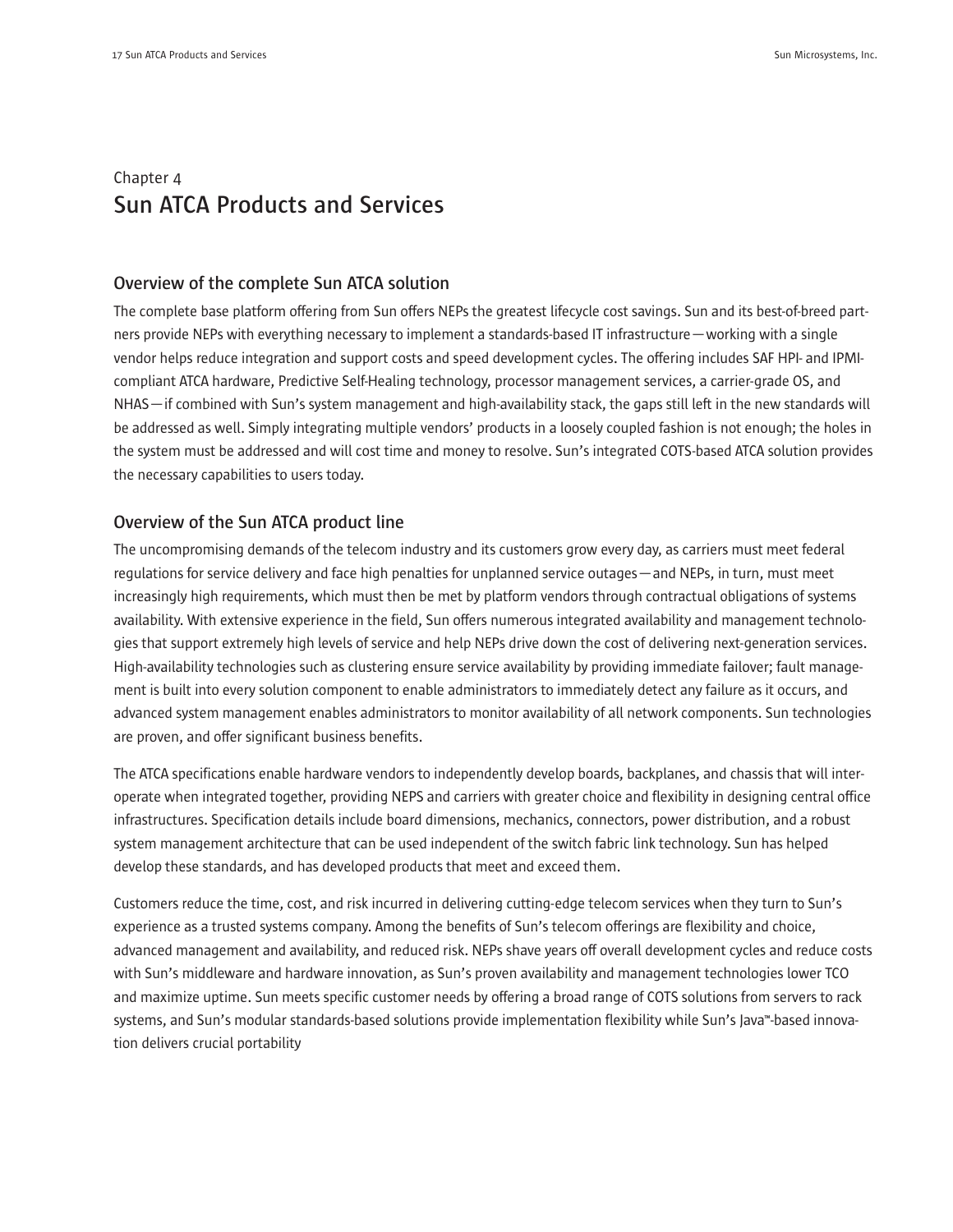The ATCA system can be broken down into the following major components:

- Chassis (with its subcomponents)
- Node Boards
- Hub Board
- PMC Cards
- Shelf Manager
- AMC Carrier Board

Sun offers a wide range of products and services designed to meet the exacting requirements of ATCA and more specifically, the new paradigm of the modular communications platform (MCP). These include the ATCA CT 900 Server Chassis, the ATCA Hub Board, the Sun Netra ATCA AMD Opteron Server Blade, the Sun Netra CP3010 ATCA SPARC Server Blade, Sun Netra CP3030 AMC Carrier Blade, and Netra 210 server. This section will provide a brief discussion of these key components and their abilities, beginning with a description of the modular communications platform (MCP) chassis and blade specifications as they apply to Sun's systems.

## **Modular communications platform (MCP) specifications**

#### **Chassis**

The ATCA chassis is 12 RU high x 493mm (19.41 inches) wide x 490mm (19.29 inches) deep, rackmountable, and provides for dual redundant input feeds for –48 V input power. Input power to the chassis connects to two isolated -48 V power sources. The chassis provides two Hub Board slots and 12 node board slots (with rear transition modules) that are each capable of supporting cooling for up to 250 W dissipation in power for each Hub Board and node board. This cooling ability is well above the 200 W per slot required by the PICMG 3.x specification; as a result, it allows higher performance blades to be installed into the ATCA system. The system supports rear access and some boards may provide both front and rear I/O connectors. In turn, this enables Sun to provide blades with performance, memory, and I/O capabilities far superior to thirdparty boards.

#### **Blades**

Because boards are the central building block of a system, they are compatible with multiple vendors' various ATCA boards and have the necessary redundancy required to meet the high availability demands of telecom carriers—five nines or better availability, functioning normally without any backup modules. This also enables users to use the boards wherever cost is a higher priority than system availability. These blades continue to function without interruption despite the loss of any single component, including FRU cooling units, and even in the event that a shelf manager is unavailable (however, shelf management functions are not functional in that case).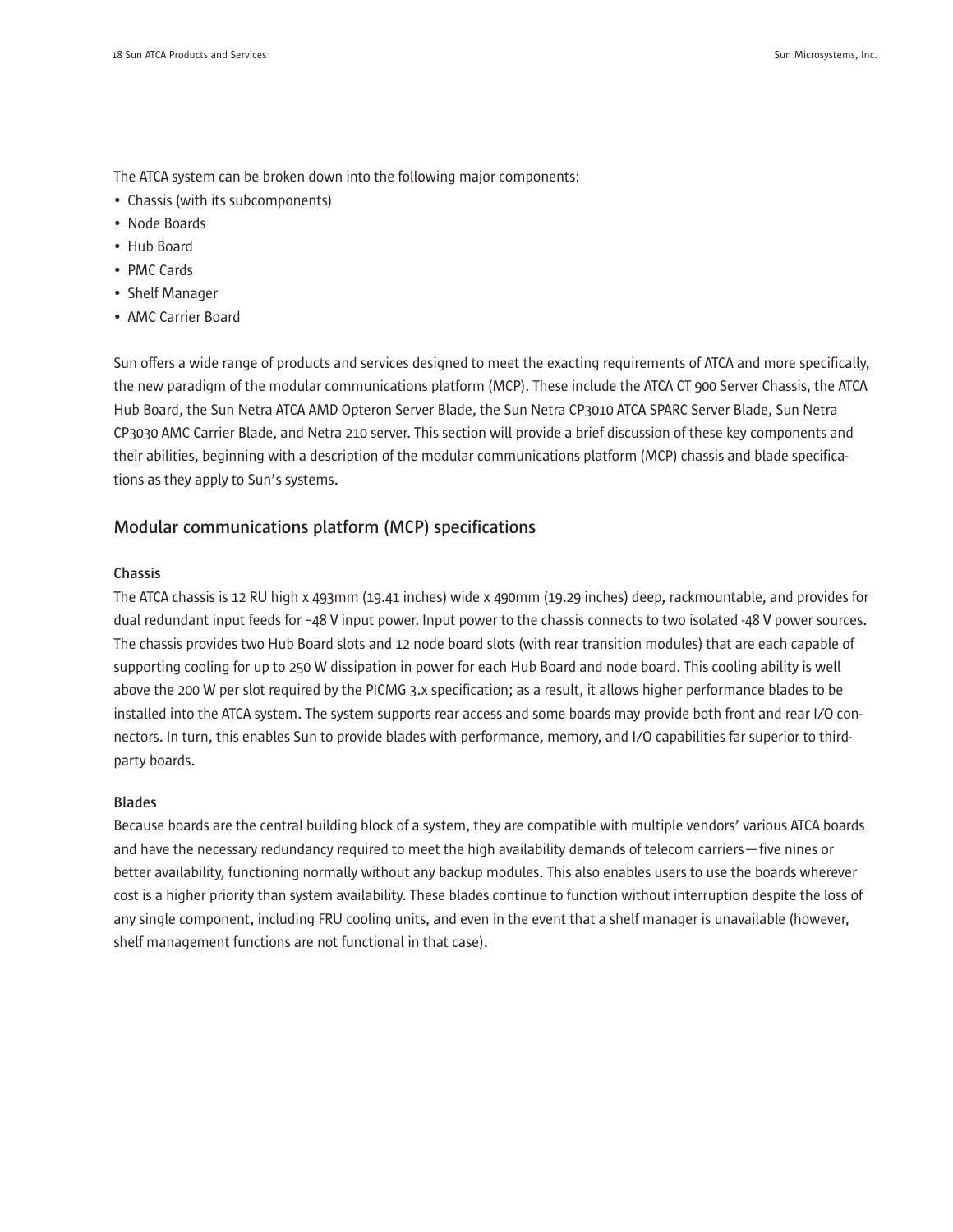

*Figure 7: Sun ATCA solutions encompass the latest standards for airflow, power, and backplane support in the IT center, while maximizing the efficient use of space.*

#### **Connectors**

All backplane connectors are press-fit connectors, while modules such as power entry modules (PEMs), fan tray, and filter tray use blind-mate connectors. Wherever shelf design cable connectors are used, they are polarized connectors with a latching mechanism to prevent vibration from loosening connectors.

#### **Accessibility**

Accessibility is enhanced and side interference avoided by the elimination of side-facing tool movements—serviceable components are not placed on the side of the board. Because rack designs and placements may make it time-consuming, difficult, and therefore expensive to service a shelf after it is placed on a rack, tool movements are designed to either be accessible from the front or from the rear of the board.

#### **Rackmounting**

The boards support mounting for English and metric systems, and both front and center mounting within a rack.

#### **Backplane support**

Boards with a backplane in Zone 3 support boards that do not have Zone 3 connectivity, and have shelf design connectors that are identical to those in Zone 2, for increased interoperability. The Zone 2/Zone 3 standardization enables OEMs to implement existing proprietary buses from Zone 2 on the Zone 3 area to ease the transition toward full ATCA compliance. With the backplane in the Zone 3 area, rear transition modules (RTMs) for rear I/O expansion/connectivity will not be possible in the corresponding RTM slots. The shelf design is able to support backplanes that are 8mm thick.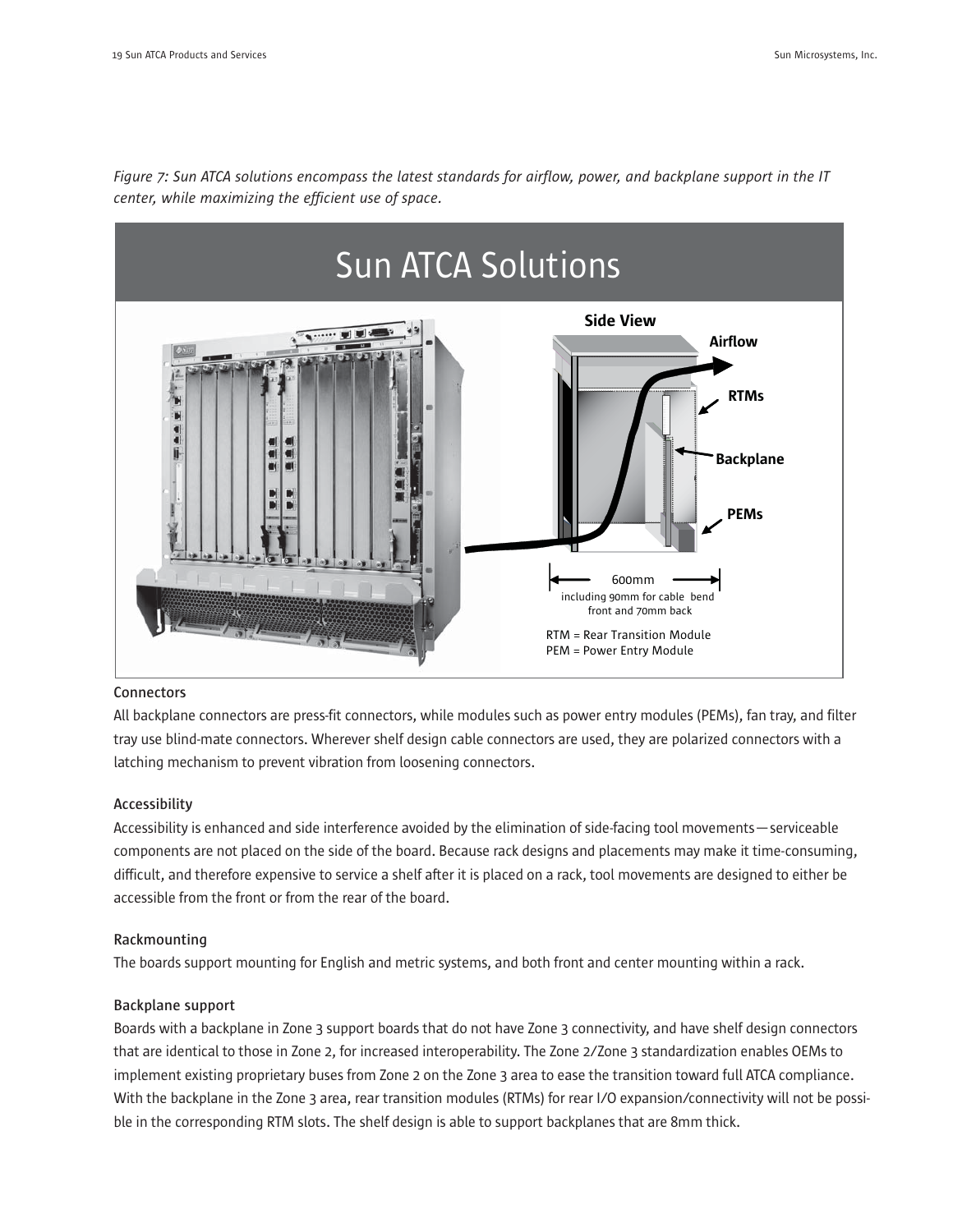



#### **Fasteners**

Metric fasteners are used to mount shelves, as well as modules within the shelves, further enabling standardization.

#### **Handling**

The shelf is able to rest stably on its front or rear surfaces without risk of falling over.

#### **Power connections and power requirements**

The ATCA architecture does not provide for power supplies within the system as in earlier cPCI or CPSB based systems (all based upon the PICMG 2.x family of specifications). Rather, each node board (and Hub Board/switch card) utilizes –48 V power from the midplane Zone 1 connector, and provides onboard DC-DC converters in order to generate the voltages required locally by the board in question. Power is rear access only, via PEMs.

Torque requirements are placed on the shelf beside the power connection and dual-hole ground lugs, and the entire power connection mechanism is designed to eliminate cable rotation under vibrations and high current. The shelf has strain relief mechanisms capable of withstanding a force of 90 lbs. The voltage drop across the power feed cables between board and power plant is 1 V or less. Because cable conductor size is often determined by the allowable voltage drop, the conductor size in the shelf is often larger than that required by UL. The cable size to be used for input in the Central Office/Install Base depends on the cable type, the number of cables, and how the cables are bundled and routed to the shelf. Cable size definition is therefore beyond the scope of this document.

The ATCA system supports node and hub boards that can dissipate up to 300 watts in the front slots and up to 15 watts for the RTMs. The system is capable of operating over a wide range of DC voltages—as input voltage falls, the input current requirements increase. As such, the maximum power supported on a per-slot basis—and therefore for the system overall varies in order to remain within the supported systems power budget.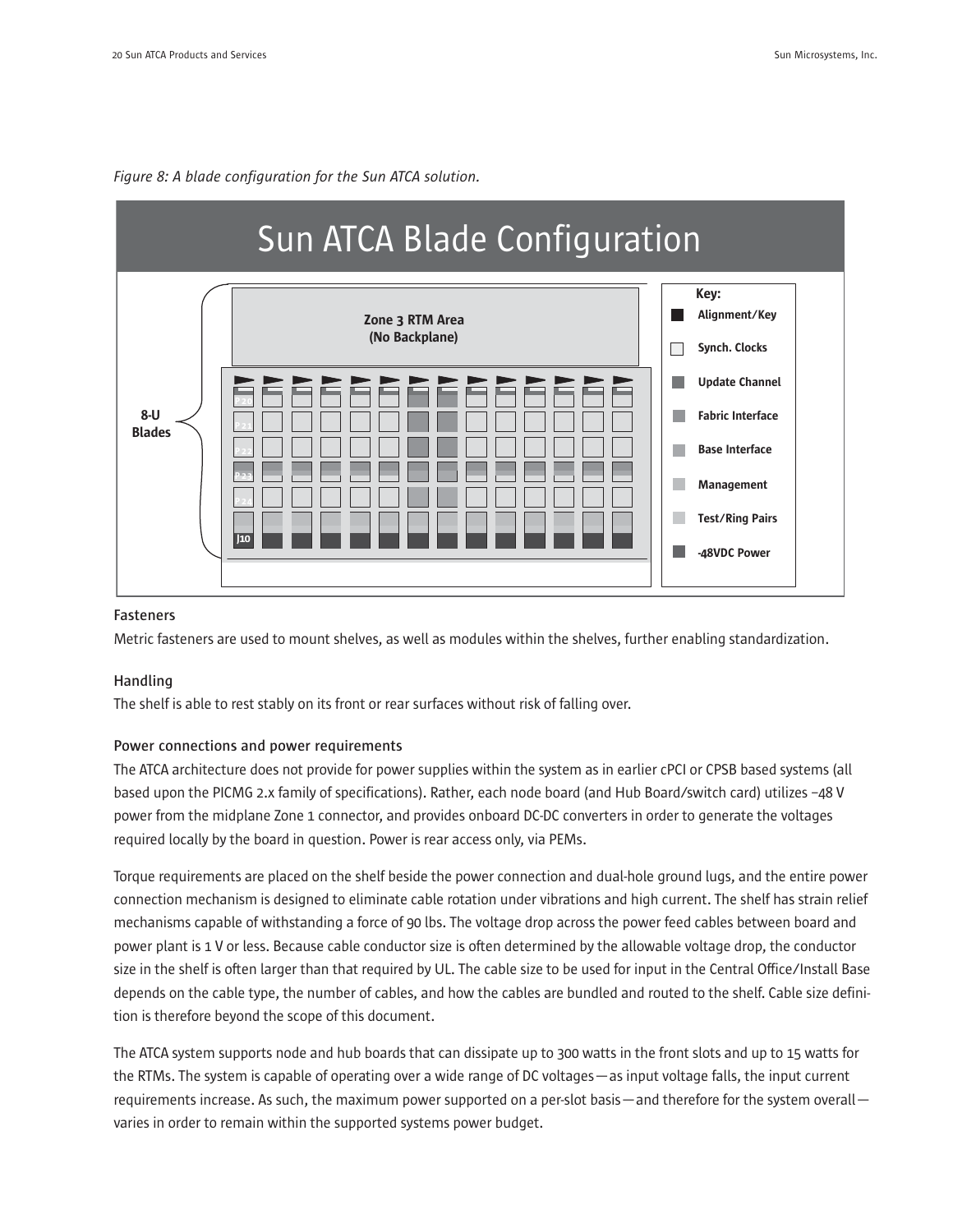The power entry to the system consists of dual redundant power entry modules (PEMs). Each PEM is hot-swappable, with hot-swap and status LEDs. One PEM provides power feed A, the other power feed B. Removal of either PEM will not affect system operation, and a single PEM will support full system operation at full load. In addition, a user push button is provided to initiate a hot-swap event prior to the unit's removal. The PEMs also provide fusing, power filtering, and I2C-based FRUID with a minimum 8K SEEPROM. The units support operation of the system at 250 W per slot down to –36 V with a single PEM.

#### *Figure 9: System power and current requirements for ATCA.*

|                       | Input<br><b>Voltage</b> | Input<br>Power per | Total<br>Input<br><b>Power</b> | <b>Total</b><br>Input<br>current<br>(Amps) | Total<br>Input<br>current<br>(Amps) |                                    |
|-----------------------|-------------------------|--------------------|--------------------------------|--------------------------------------------|-------------------------------------|------------------------------------|
| Slot                  | (V)                     | slot (W)           | (W)                            | (at -48V)                                  | $(at -36V)$                         | <b>Comments</b>                    |
| Fan tray              | 48                      | N/A                | 360                            | 7.5                                        | 10                                  | Assumed power. Two fan trays       |
| Shelf managers        | 48                      | 15                 | 30                             | 0.63                                       | 0.83                                | Assumed power                      |
|                       |                         |                    |                                |                                            |                                     | Two shelf managers per system      |
| Front hub slots (x2)  | 48                      | 300                | 600                            | 12.5                                       | 16.67                               | Very conservative - for future     |
|                       |                         |                    |                                |                                            |                                     | upgrade. ATCA spec limits to 200 W |
| Rear hub slots (x2)   | 48                      | 15                 | 30                             | 0.63                                       | 0.83                                |                                    |
| Front node slot (x12) | 48                      | 15                 | 180                            | 3.75                                       | 5                                   |                                    |
| Rear node slots (x12) | 48                      | 15                 | 180                            | 3.75                                       | 5                                   |                                    |
| <b>Totals</b>         |                         |                    | 4,800                          | 100                                        | 133.33                              |                                    |

#### System Power and Current requirements

#### **Internal wiring and cable management**

Printed circuit boards (PCBs) are used wherever possible to interconnect components, rather than cables—cables are prone to failure due to pinching, scraping, and cutting when components are inserted or removed. Wherever cables are used, they are fixed to the shelf to avoid obstructing field-replaceable unit (FRU) insertion and removal. The system is designed so that cables do not drop down and impede front or rear airflow, and so that service is kept easy by avoiding cables blocking door operation and component insertion and removal. The cables and fibers are also designed for 45-degree draping to reduce mechanical stress.

#### **Subrack**

The subrack for the system meets all requirements of Section 2.6 of PICMG 3.0, helping guarantee interoperability of boards in the shelf.

#### **Field-replaceable units (FRUs)**

All FRU devices are hot-swappable modules, enhancing availability and flexibility.

#### **PMC card overview**

The ATCA system provides for PMC slots on the node boards to provide flexibility in adding additional I/O functionality as dictated by the system functional requirements. This will include PMC cards for storage, Fibre Channel, and more.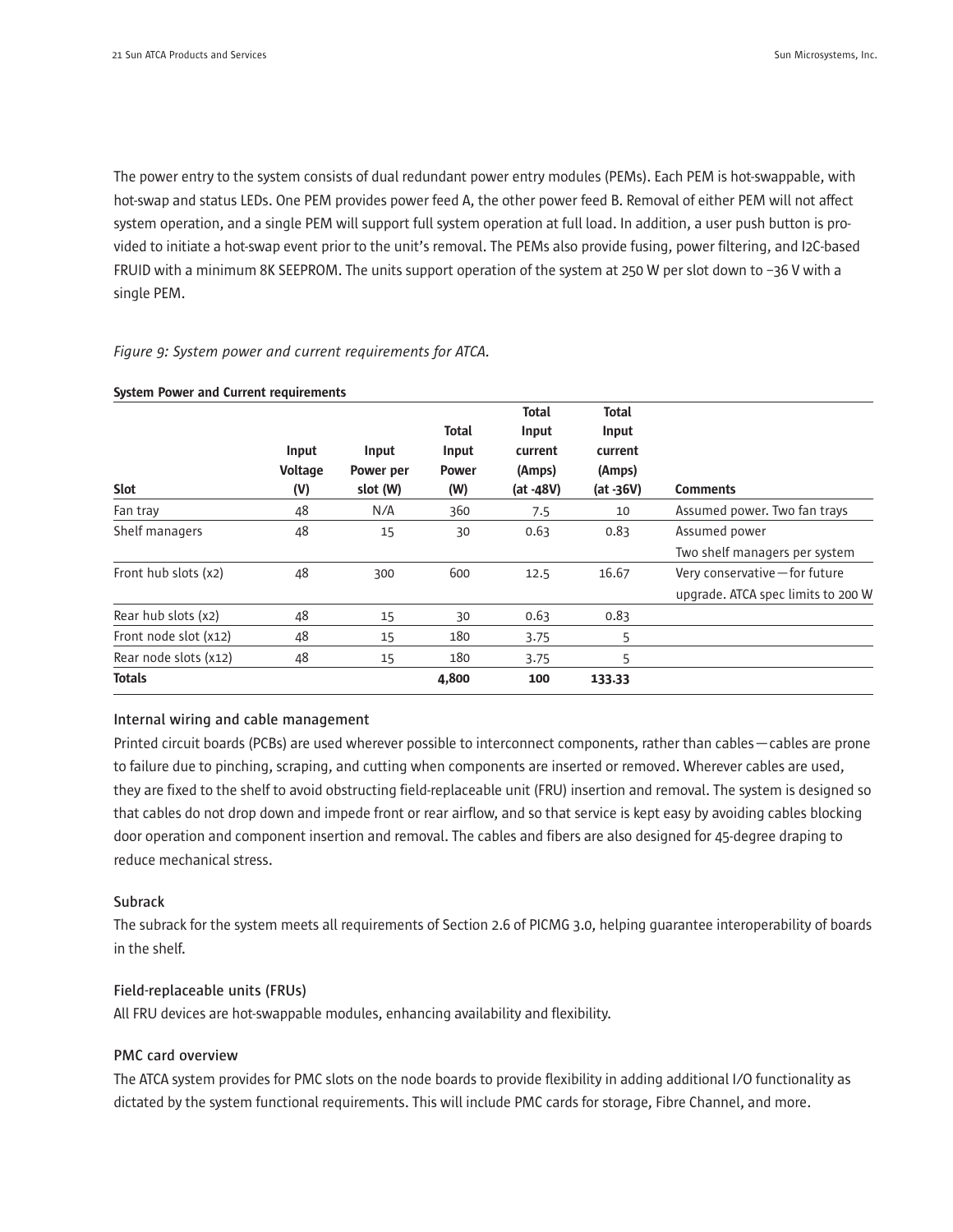#### **PMC Hard Disk**

The PMC Disk Card is used to add storage and provide a boot server when local boot disk is needed.

Key features:

- PMC hard disk with CMC Form factor (compliant to IEEE1386), single wide 32-bit/33M Hz PCI interface to carrier
- Support 24x7 enterprise-class hard disk drive, 2?-inch, 9mm hard drives
- Minimum drive capacity of 40 GB
- Solaris OS driver support
- RoHS-compliant to the new European Directive
- NEBS Level 3-certified at system level
- Reliability of 500,000 hours under continuous operation with 50 percent duty cycle when operating in temperature range of 35-40º C ambient
- Service life of at least five years under continuous operation with 50 percent duty cycle and temperature range of 35- 40º C ambient
- Throughput of at least 20 MB/s in I/O mode

#### **Telecom alarm modules (TAMs)**

Wherever the system requires a dedicated TAM, it resides on IPM controller and is connected to IPMB-0.

#### **Backplane**

The backplane is a vital nexus of operations for the system. It incorporates the ring generator bus, Metallic Test Bus, power distribution, and low-level shelf management signals through Zone 1 connectors; it also incorporates Base Interface, Fabric Interface, Update Channel Interface, and Synchronization Clock Interface signals distributed though Zone 2 connectors. With so many crucial functions hinging on the reliability of the backplane, it is very important that it never fails. One method of helping ensure the reliability of the backplane is to ensure that it is entirely passive. The ATCA backplane has no active components of any sort, not even simple integrated circuits, and contains only traces, connectors, and a minimal number of resistors and capacitors. It is also compliant with the mechanical specifications described in Section 2.5 of PICMG 3.0. The mean time to replace a failed ATCA backplane is no more than three hours, although repair typically requires power, front boards, and RTMs to be removed from the shelf. All PICMG 3.0 backplanes support Update Channels (P20 connectors), which are private links between boards in any two slots. These backplanes also include an Update Channel routed between nonadjacent slots to better support wide boards, and an Update Channel interconnect diagram visible with all boards, on the shelf.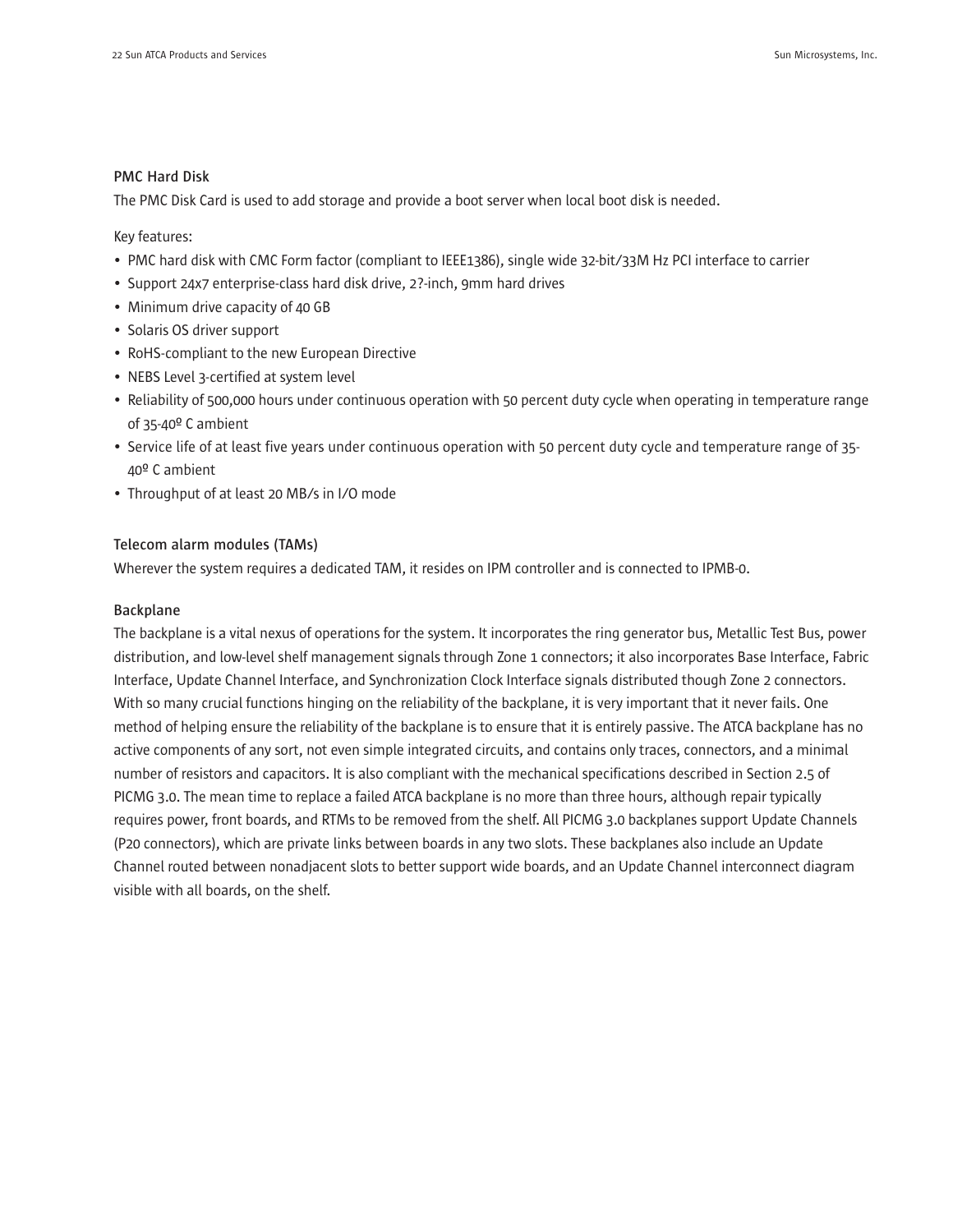#### **Midplane**

The midplane provides dual redundant radial IPMI buses (IPMI0 in the ATCA specification) for the use of the shelf manager for system management. The midplane supports the Dual Star Base Fabric as well as the Dual Star Extended Fabric topology, and conforms to the mechanical requirements as defined in PICMG 3.0. The midplane provides 14 blade slots in total two slots for the Hub Boards and 12 slots for node boards—with Zone 1 Connector(s) providing the system management interface between the midplane slots and the power distribution interface for telecom –48 V power. The Zone 2 connector is comprised of five ZD connectors and provides the Data Transport Interface support for four separate interfaces, providing connectivity along the backplane among up to 16 slots in:

- Base Interface
- Fabric Interface
- Update Channel Interface
- Synchronization Clock Interface

The midplane does not provide Zone 3 connectors, as each blade is provided with its own Zone 3 connector to interface with its RTM for rear access. In addition, RTM connector definition is outside the scope of the ATCA specification—in order to remain an open platform environment, Zone 3 connectors are not provided on the midplane.

#### **Logical and physical slot mapping**

Note also that the mapping between logical and physical slots in an AdvancedTCA backplane is implementation-dependent, but is optimized to reduce trace length over the backplane—thereby reducing cost for a backplane supporting only star topology. All shelves have easily legible slot numbering on the front and rear subracks, and by locating the Fabric Slots in the center slots of the backplane, the trace length is reduced by half. This makes it possible to implement topology supporting up to 3.125 Gbaud signaling rates on a low-cost PCM.

*Figure 10: Example of logical and physical slot mapping in an ATCA backplane.*

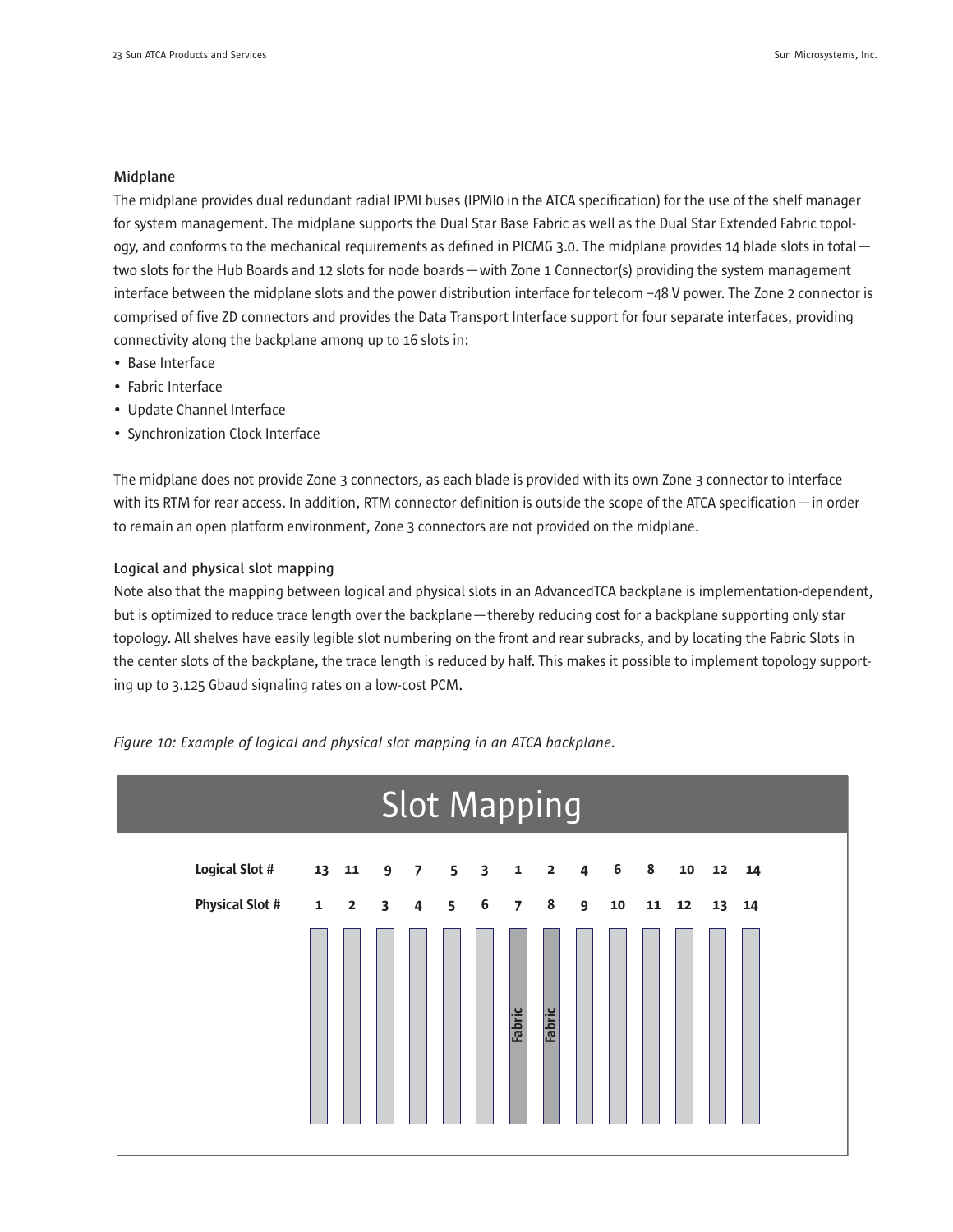#### **Synchronization clocks**

The backplane supports three redundant synchronization clocks, per PICMG 3.0 Section 6.2.2.

#### **Shelf Manager Card**

The Shelf management system allows monitoring, control and proper operation of the ATCA node boards and other shelf components. The Shelf Management Card is one entity in the complete shelf management system (which includes the SMC controllers on the node boards and Hub Boards, as well as connectivity between these via the Midplane). One key aspect of the PICMG 3.0 architecture that exceeds the management features for previous PICMG systems is Electronic Keying. The shelf manager determines compatibility between the interfaces supported by the system and Boards for the Base Fabric, Extended Fabric, Update Channel Interface, Synchronization Clock Interface, and Metallic Test Bus Interfaces, and enables compatible interfaces only in order to prevent malfunction or board damage. Dual Redundant Shelf Managers is provided for greater system availability. Each shelf manager connects to each Hub card for redundancy. The Shelf Manager provides I/O (including telecom alarm I/O) via the front panel.

#### **Zone 2 Routing**

The backplane complies with PICMG 3.0 Sections 6.2.3.1, 6.2.3.2, and 6.2.3.3, and its Fabric Update Channel Interface is capable of supporting a 3.125 Gbaud signaling rate.

#### **Platform services**

A high availability (HA) application running on the ATCA platform leverages the management interface (IPMI) and operating system services to manage the platform.

#### **Intelligent Platform Management Interface (IPMI)**

The core components of the Extended Platform Management Daemon is based on IPMI protocol, PICMIC 2.9. This interface specification enables system monitoring and control between hardware devices and system management software. IPMI is standard message based protocol with a set of commands for operations such as setting threshold.

Possible implementations of the IPMI interface include:

- Keyboard controller style (KCS): Utilizing the legacy KCS interface to transfer data
- System management interface chip (SMIC): Alternative to KCS interface
- Block Transfer (BT): For higher performance option
- IPMI-over-LAN (RMCP): For IPMI messages sent and encapsulated in remote management control protocol over UDP datagrams
- Serial/modem: Transferring IPMI messages over serial or modem connections
- Other: IPMI messages can be careered over other interfaces such as ICMP, IPMB, and PCI buses
- An IPMI controller provides IPMI services to the platform management software

#### IPMI services include:

- Sensor
- Environmental monitoring
- Sensor data record (SDR): Describes sensors and device entities, such as the type, events, and threshold information
- Repository: Central storage repository of data records
- FRU inventory: FRU information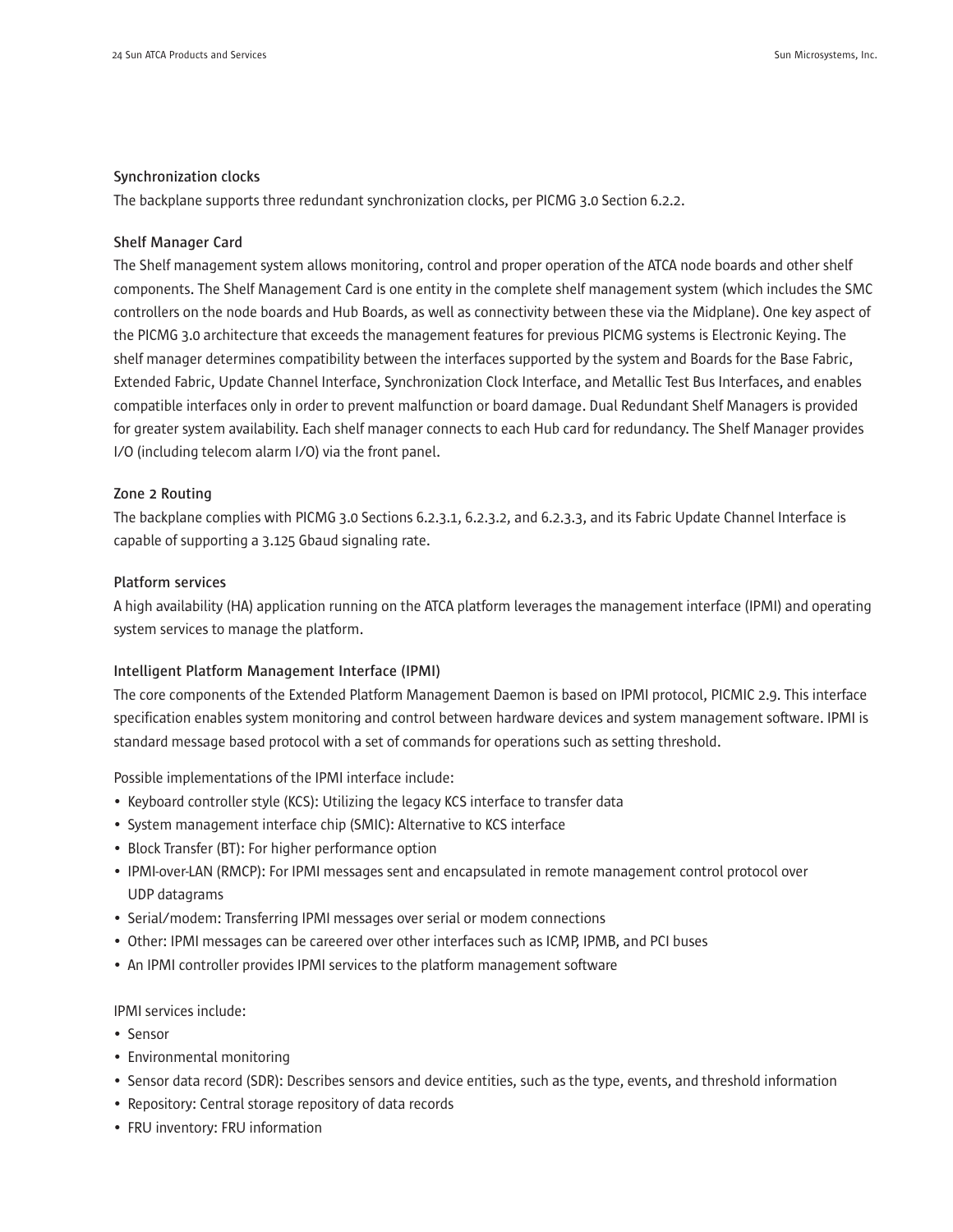- System event log (SEL)
- Historical log of events generated by platform
- Watchdog timers
- Selectable time-out actions and automatic logging of time-out events
- System power management
- Control of system shutdown or power on the system

#### **Distributed resource management**

Management software or management agent (MOH) runs on each computing blade and/or Shelf Management Controller in a Sun ATCA system. The MOH agent can provide local resources management, shelf resources management, or rack resources management, depending on the role it plays.

The Local MOH provides the following functionalities:

- Provide local view of resource management
- Cooperates with the shelf MOH, by making available its local resources for shelf view via object proxy mechanism

The Shelf MOH provides the following functionalities:

- Constructs chassis view, based on resources under the Shelf Management Controller and resources from Local MOH agents it discovers
- Updates the shelf topology tree based on events (device insertion or removal, node card hot-swap, and so forth)
- Cooperates with the Rack MOH by making available its shelf resources for rack view via object proxy mechanism

The Rack MOH provides the following functionalities:

- Constructs the rack view based on resources from shelf MOH agents it discovers
- Updates the rack topology tree based on events from Shelf MOH agents (device insertion or removal, node card hotswap, and so forth)

It is assumed that the system management bus is already configured properly when starting up the Local MOH, Shelf MOH, or the Rack MOH and the MOH agent will make connection to the system management bus on start up. View and Rack agents use this bus to discover other MOH agents and to proxy their managed objects

### **Operational and regulatory specifications**

The ATCA system and components are designed to comply with Sun Specification 990-1151-04 REV B, and are tested to the enterprise levels specified in Section 4 and defined in Table 1 of 990-1151-04 REV A; the acceptance criteria for the product are those given for Work Group products. The system and components also meet the specifications of NEBS GR-63 (Level 3), ETS 300-019-2-1 May 1994 Class T1.2, ETS 300-019-2-2 September 1999 Class T2.3, ETS 300-019-2-3 September 1999 Class T3.1E, and ETS 300-753 October 1997.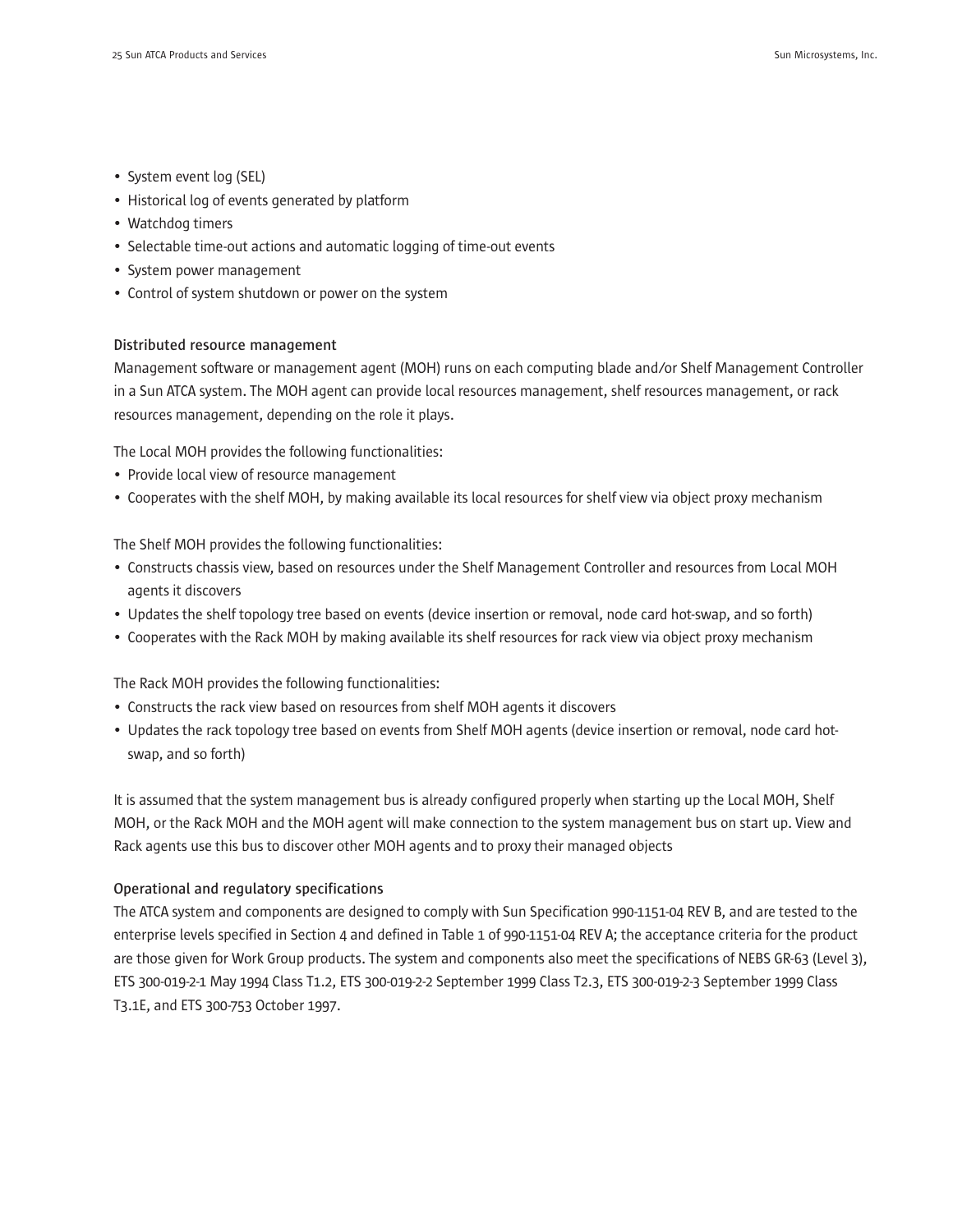#### **Advanced fault management and availability**

Sun designs its hardware with numerous intelligently placed sensors, OS probes, and health monitors for rapid detection of system problems. These tools continually monitor a broad range of parameters—including active states, voltages, and temperatures—to ensure that components function as required and expected. If a tool detects an event falling outside set thresholds, it executes a previously defined action or triggers an alarm to accelerate recovery. Each layer in the stack software, I/O, OS, and hardware—has a standard information model applied to it, and the instrumentation built into the hardware has been mapped into usable models. As a result of this comprehensive monitoring capability, NEPs are enabled to have in-depth knowledge at each layer within vertically integrated solutions. Administrators are no longer required to pull boards to check for pin damage, send components out for replacement only to discover no problem found, or to change power feeds—with faults immediately located and isolated, efficiency increases and operational costs are reduced.

Key features of Sun ATCA fault management and availability:

- Immediate fault detection through hardware sensors, OS probes, and health monitors
- Fast failover to hot standby nodes via the Netra High Availability Suite (NHAS) to prevent dropping of calls
- Speedy recovery through a service management facility that only disables and automatically restarts faulty components instead of taking down the entire system
- Real-time diagnosis using the Solaris Fault Manager in the Solaris 10 Operating System (OS) to identify the root cause of the first fault through use of a sophisticated rules engine
- Straightforward repair by leveraging Sun Remote Services (SRS) Net Connect to automatically send service calls to a given NEP or Sun Support and to provide actionable messages that clearly identify repair part numbers and repair procedures

Because Sun's innovation ensures that monitoring information reaches both high-availability middleware for service failover and the service management interface for availability monitoring, if a failure occurs in a given power domain, the power domain sensor immediately notifies both the system management software and NHAS. NHAS immediately recognizes the loss of the components maintained by that power domain and moves services to other boards, speeding recovery. Sun's built-in innovation also saves NEPs considerable time by eliminating the need to retest a solution whenever components are moved or changed.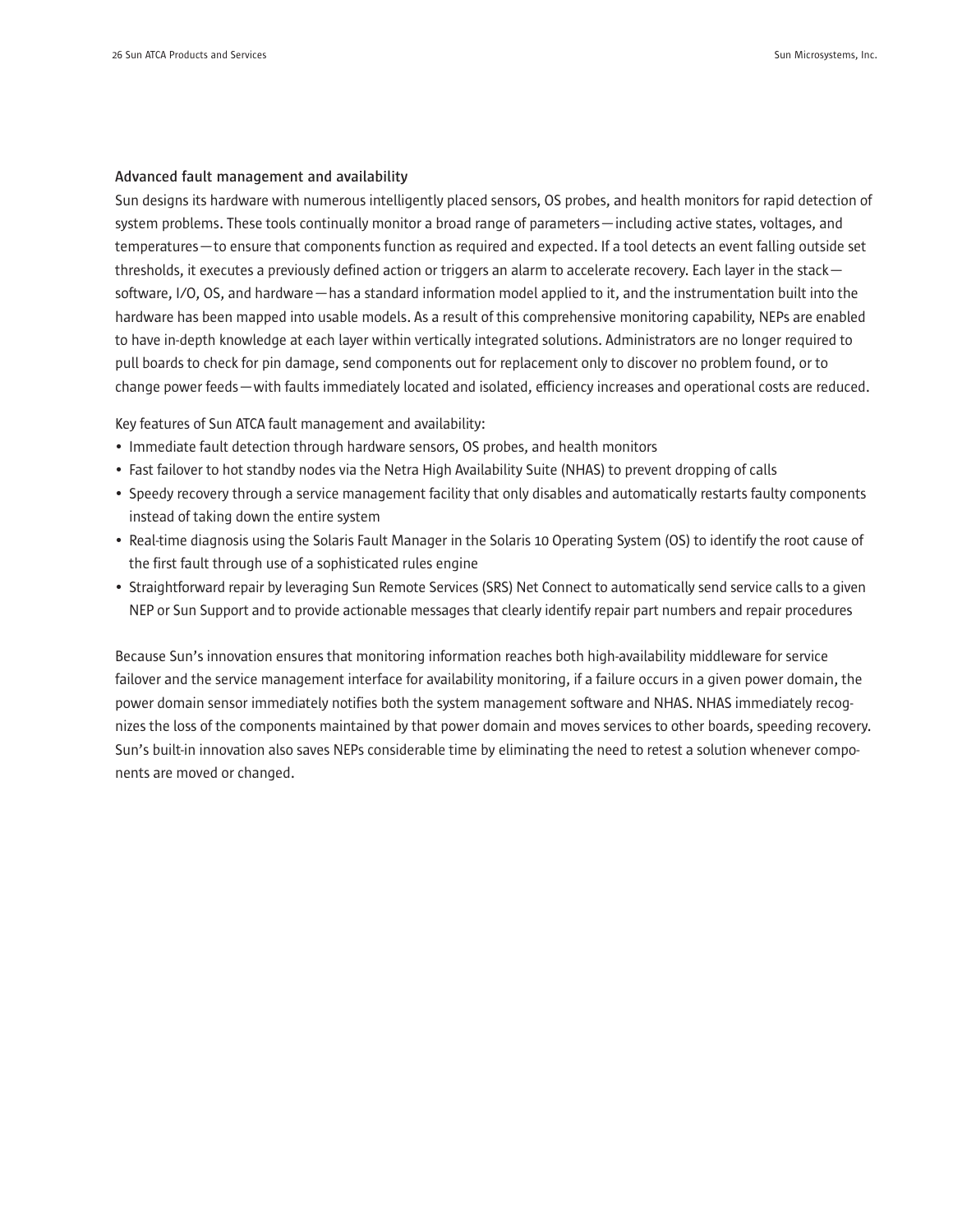# Chapter 5 **Sun Hardware**

#### **Key ATCA hardware features:**

- PICMG 3.0 and 3.1—telecom industry standards, 3.1 defines Extended Fabric
- Redundant Star Base and Extended fabrics
- 14-slot 12-U (height) chassis
- 12 node board slots—8-U x 1.2 in.
- SPARC: 2x UltraSPARC IIIi processors, up to eight GB, 2x PMC mezzanine, 2x serial
- Single-socket 939-pin AMD Opteron processor (single-/dual-core-capable)
- AMC Carrier Blade—Up to four AMC-connected mezzanine cards
- Two Hub Boards: Dual Star 24-port Gigabit Ethernet Switch Fabrics, L2 or L3/4 VLANs, trunking, IEEE 802.3z, 802.1Q, 802.1P, 802.1ad
- Two system management cards: Redundant Radial IPMI Management Controllers
- Redundant -48 V DC Power Entry Modules (PEMs)
- Midplane-enabled full Extended Fabric routing for future 10 Gigabit XAUI
- Chassis mechanicals: 12 RU high x 493mm (19.41 in.) wide x 490mm (19.29 in.) deep
- Rack compatibility: Traditional 19-inch, universal 19-inch, 600mm ETSI, 23-inch and 24-inch racks
- Front-to-back forced air flow
- Rear-access cabling (with exception for HUB board egress ports)
- RoHS compliance
- NEBS Level 3-certified
- High-density CMT computing maximizes throughput for increased computing density

## **ATCA CT 900 Server Chassis**

The new ATCA CT 900 Server Chassis is the only chassis capable of accommodating three different kinds of blade (AMD Opteron processor-based, SPARC processor-based, and Advanced Mezzanine Card (AMC)-based) if necessary, providing unparalleled flexibility and choice. The chassis is designed to enable the creation of high-performance systems with maximum availability and low cost. The chassis is designed to mount in traditional 19-inch, universal 19-inch, 600mm ETSI, 23 inch, and 24-inch racks. The midplane is engineered so that the system provides 240 watts for all node boards and both hub boards, as well as 15 watts per RTM slot, with one PEM failure with input voltage to –37 volts DC. The ATCA CT 900 Server Chassis comes with an optional rear-entry module, 14 PICMG 3.x-compliant node board (blade) slots, two PICMG 3.x-compliant Hub Board slots, a nominal operating voltage of –48 volts DC, node and hub boards that can dissipate up to 300 watts in the front slots and up to 15 watts for the RTMs. With front-to-back airflow cooling and enhanced rack compatibility, Sun's ATCA CT 900 Server Chassis is a solid match for the telecom industry's needs.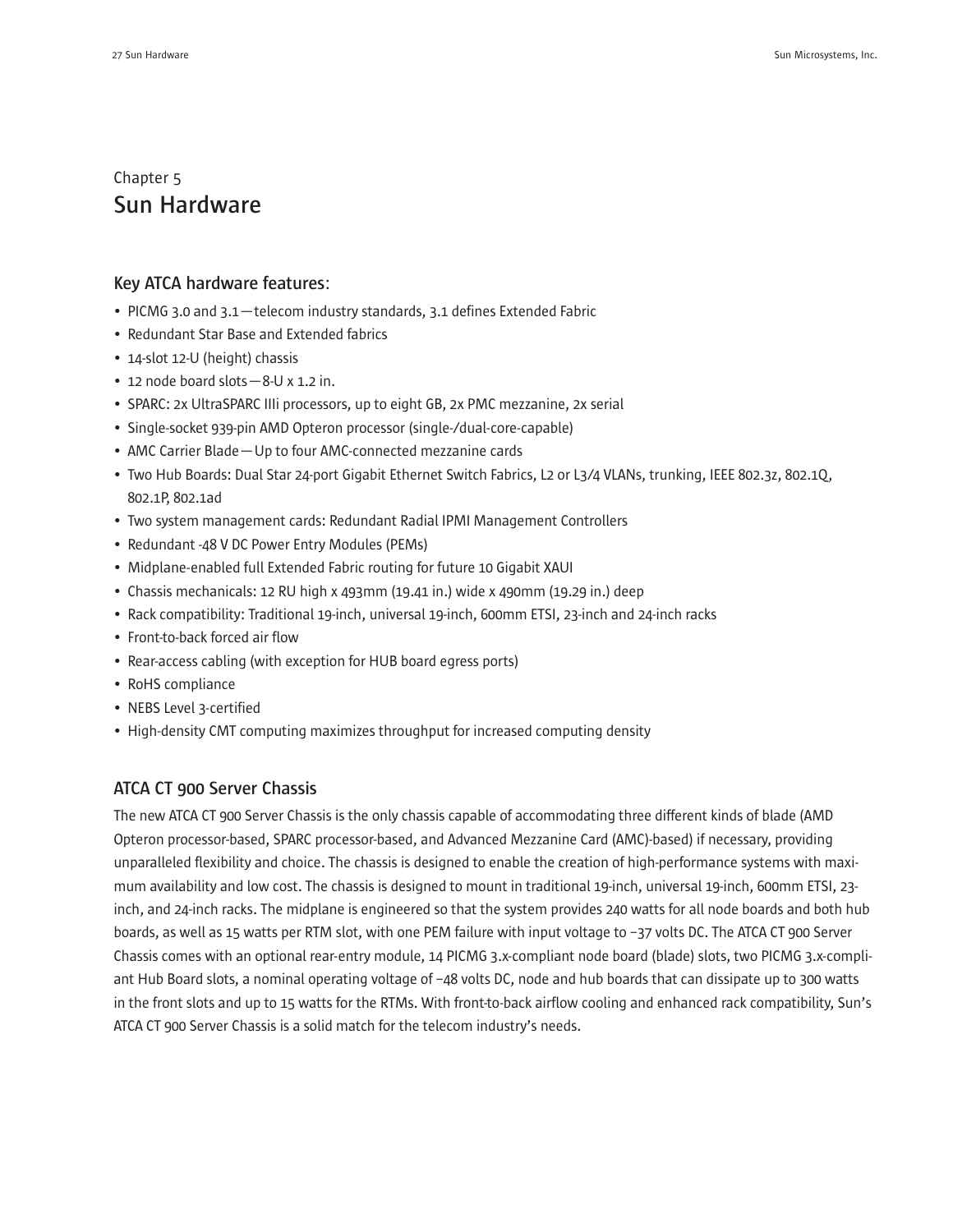### **ATCA Hub Board**

The Hub Board in the ATCA system is analogous to the switch card used in PICMG 2.16 cPSB systems; it provides switch functionality and interconnectivity across the Midplane rather than requiring cables to connect node boards. The Hub Board is hot-swappable, providing high availability and extended functionality for ATCA systems. Dual redundant Hub Boards are used to provide a Dual Star configuration for the ATCA system.

Key features of the Hub Board include:

- Base Fabric interface to connect to node boards, between Hub Boards, and to the shelf manager
- Extended Fabric interfaces to connect to node boards
- Out-of-band management ports
- Layer 2 functionality, upgradeable to Layer 3 and beyond
- Front egress ports
- IPMI management functions in compliance to PICMG 2.9 and the PICMG 3.0 specifications

Due to its built-in redundancy, the ATCA Hub Board is a highly available solution with a managed Layer 2 switch with VLAN tagging support that may be upgraded to Layer 3 and beyond. It has superior networking, I/O, and throughput with 16 base Fabric Channels supporting Dual Star 10/100/1000 Base-T and 15 Extended Fabric Channels supporting dual star 1000 Base-BX, as well as FRUID support and dual IPMI controllers supporting dual redundant IPMB buses. The Hub Board also features enhanced load balancing for further availability.

#### **Netra servers**

Sun's Netra rack and blade servers are not merely compliant with NEBS Level 3 but are certified to meet that specification, having passed tests showing they can operate under demanding conditions. Netra servers are ideal for rugged environments demanding continuous availability, easy management, and optimum horizontal scalability. ATCA blades are the equivalent of rackmounted servers for form factor, and these systems can utilize rackmount (for small to medium applications) or blade deployment (for large applications) or both.

## **Netra CP3020 ATCA AMD Opteron Server Blade**

The high-performance, single-board Netra CP3020 ATCA AMD Opteron Server Blade has single-core and dual-core processor capabilities, utilizing AMD Opteron 100 series processors (1.8 GHz for dual-core and 2.2 GHz for single-core). It supports two PMC mezzanine cards and two PIM cards at the RTM, with up to eight GB of main memory. The Netra CP3020 ATCA AMD Opteron Server Blade is hot-swappable and hot-pluggable, with five 9s availability and NEBS Level 3 certification. The server also includes two SAS/SATA SFF and two SAS interfaces at the RTM. The blade is designed to interoperate with Sun and third-party ATCA systems. The blade is designed for high availability and Switched Network Computing environments, with longevity and breadth of application in mind, and is and compliant with ATCA specifications PICMG3.0 and PICMG3.1. The board provides one 939-pin AMD Opteron Processor socket to support single-core or dual-core processors, and provides four standard DDR-1 unbuffered DIMMs installed as pairs. It supports ECC as well, and achieves far greater performance levels than prior "cPCI" standards-based products targeted for telecom markets.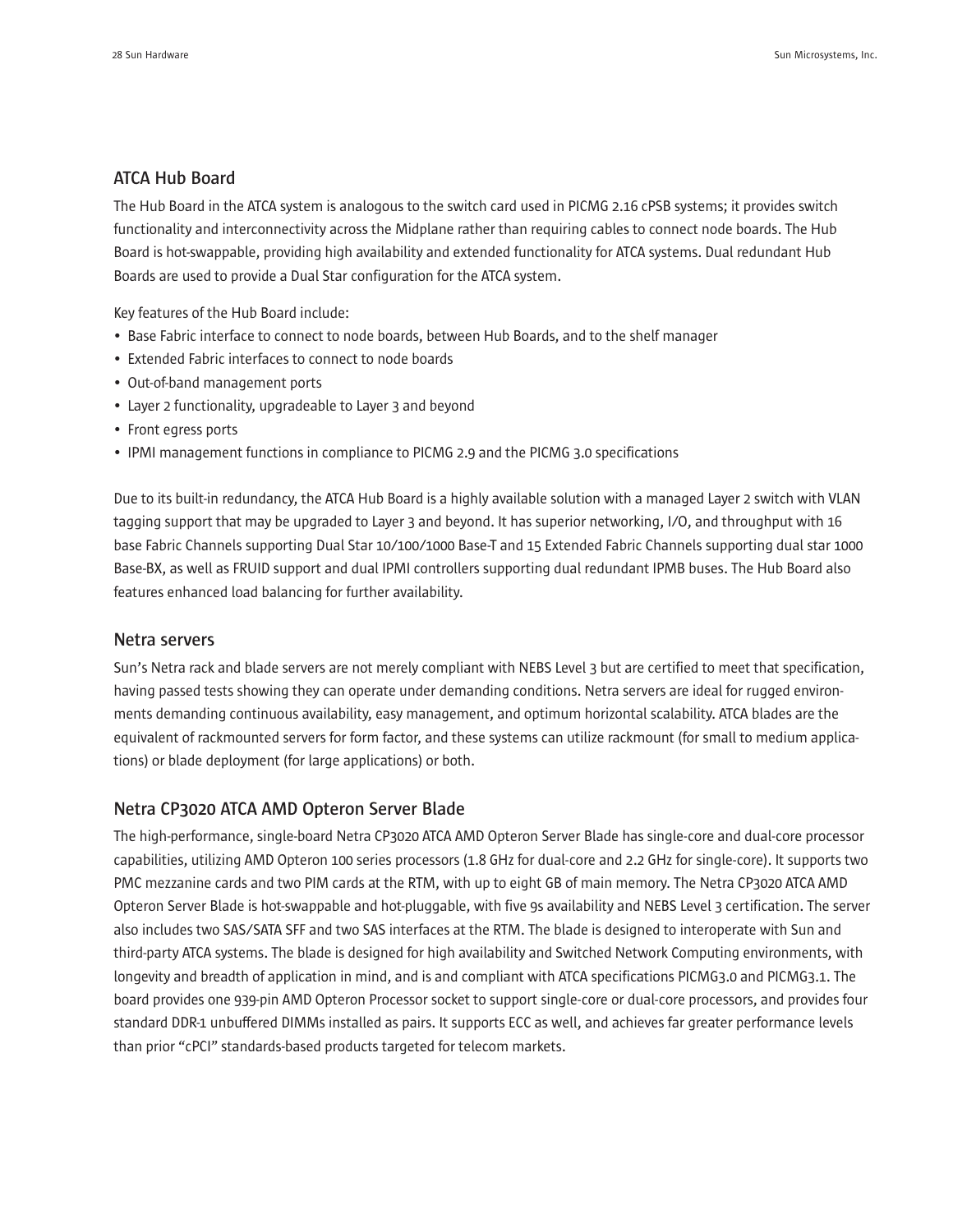

*Figures 11: The Netra CP3020 ATCA AMD Opteron Server Blade.*

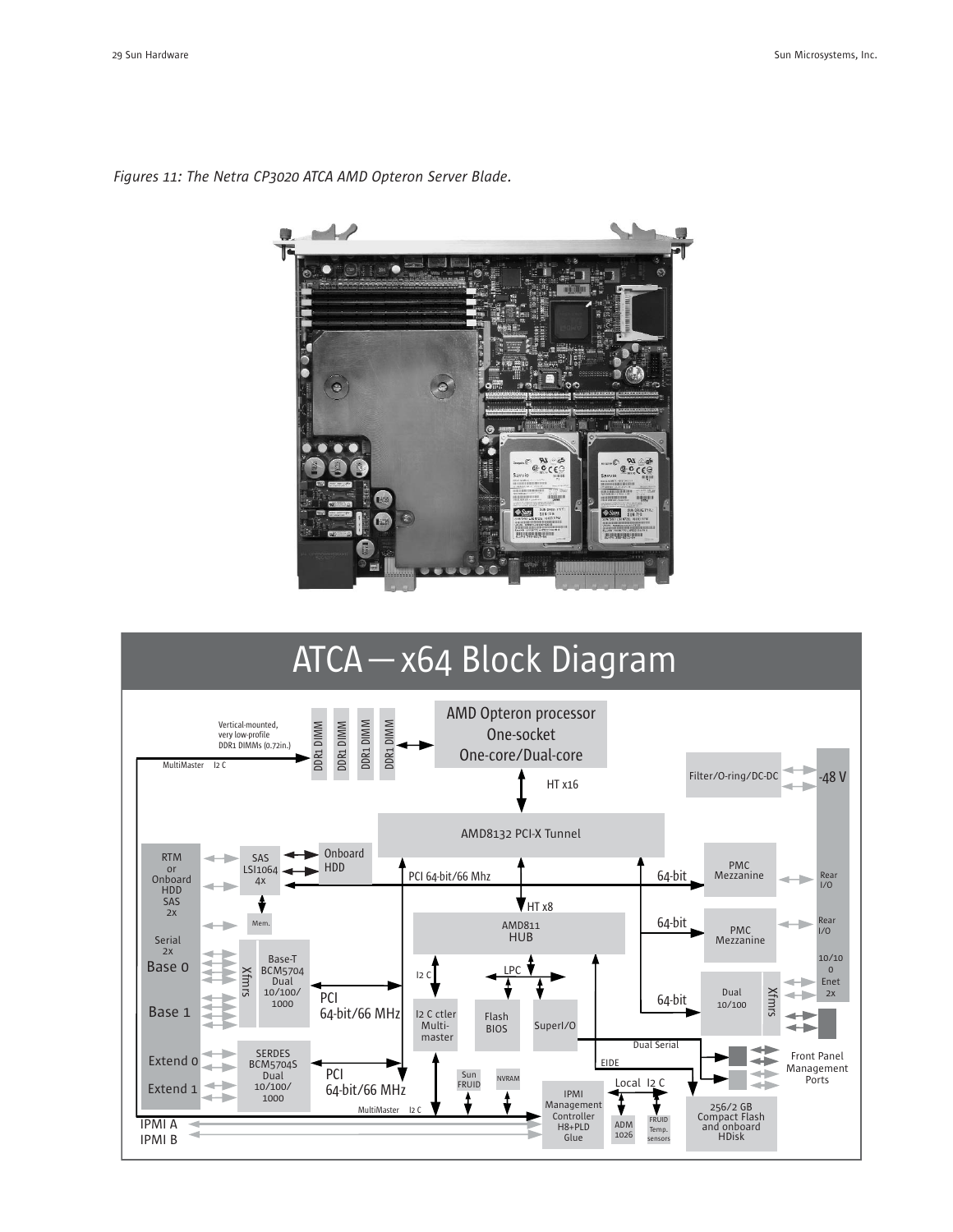#### **Netra CP3010 ATCA SPARC Server Blade**

Enhanced cooling, increased bandwidth, and multiple high-speed interconnect fabrics are major features of the Netra CP3010 ATCA SPARC Server Blade, powered by the high performance and low latency of UltraSPARC IIIi processors. With an onboard power supply deriving local power from redundant –48 V from the midplane and flexible I/O with PMC I/O expansion, the blade has up to eight GB of main memory and supports the industry-proven Solaris OS. Two Tomatillos "Northbridge" chips enhance the system's available bandwidth and PCI/IO subsystems for even greater efficiency. The blade is designed to interoperate with Sun and third-party ATCA systems. The memory configuration of the board is also determined by the install base of the board: In Sun systems, the board can provide maximum memory and maximum CPU speed, since the maximum power supported in a Sun ATCA chassis is up to 300 W. Within the Sun ATCA chassis, the board operates with maximum memory and CPU speed configurations to provide the highest performance within a single slot. Under these conditions, the board will dissipate up to 150 W of power—hence will only operate at these rates within the SUN ATCA chassis, since only this chassis will allow for cooling of up to 150 W per slot.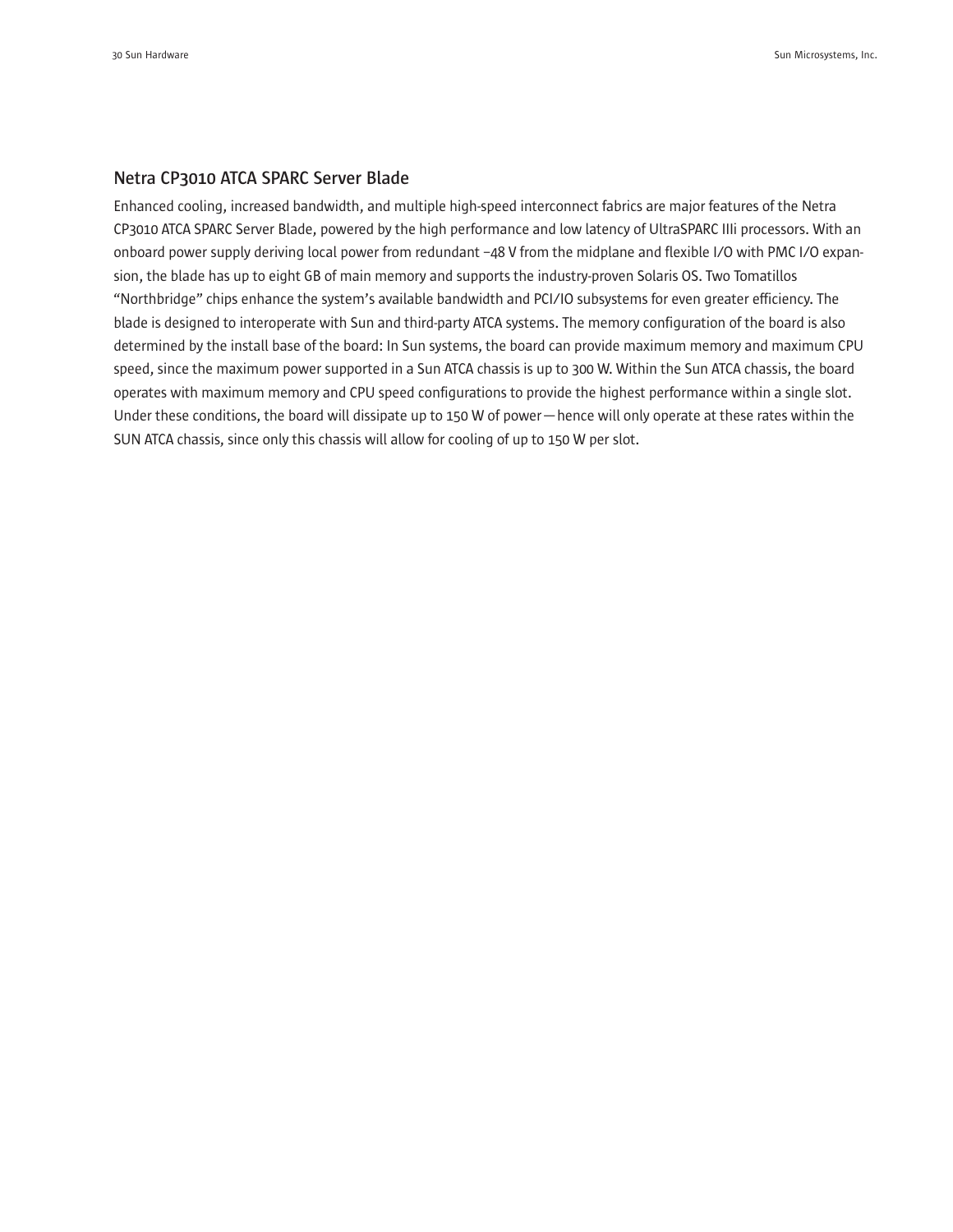*Figure 12: The Netra ATCA SPARC Server Blade.*





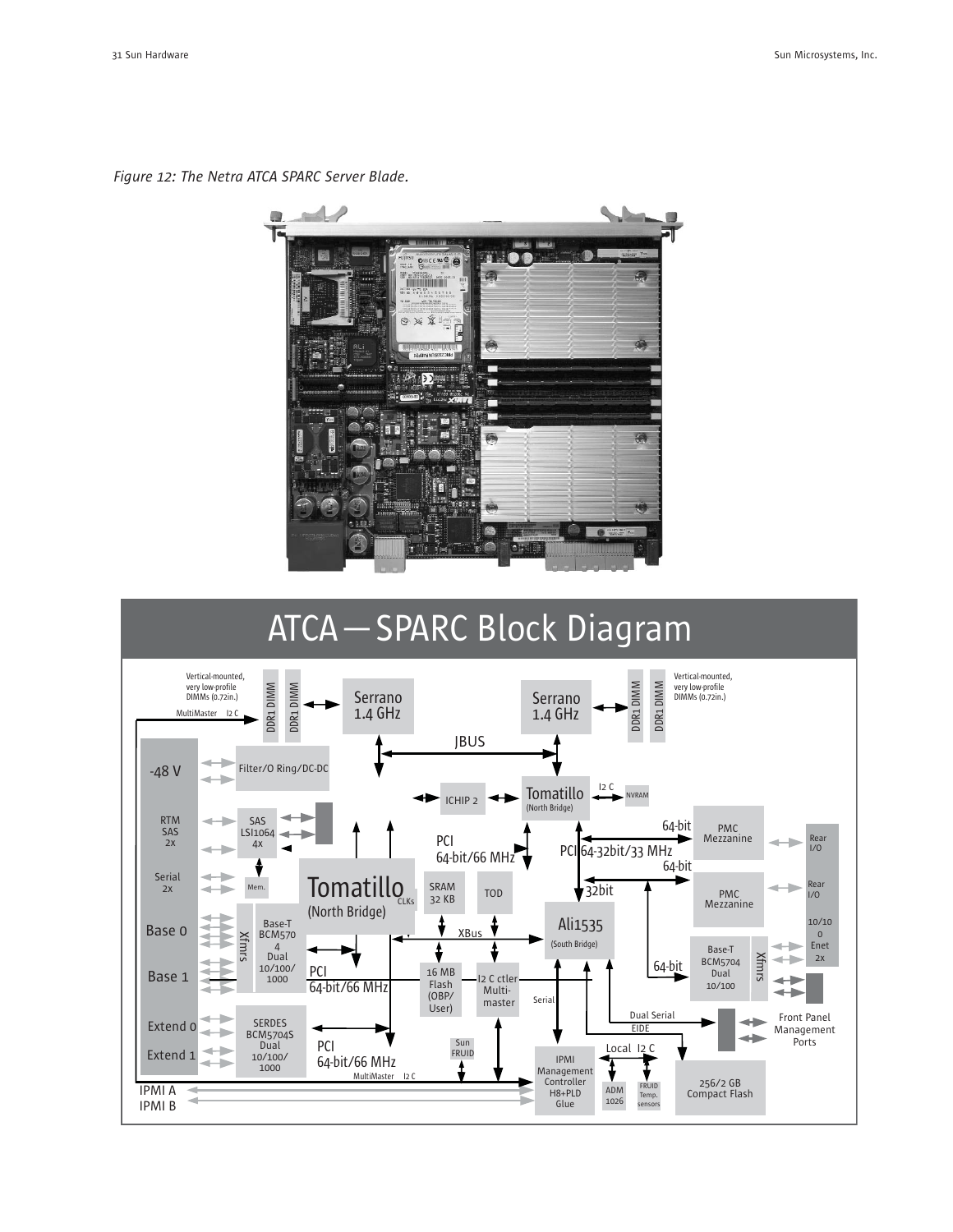## **Netra CP3030 AMC Carrier Blade**

The Sun Netra CP3030 AMC Carrier Blade includes hot-swappable AMC module support and a switch fabric-based, fully managed architecture. Featuring standard integrated interfaces, Dual Star 10/100/1000 Base-T, and 300-500 MHz 32-bit or 64-bit processors, the Sun Netra CP3030 AMC Carrier Blade offers superior power and I/O. The blade is designed to interoperate with Sun and third-party ATCA systems. The new generation of Advanced Mezzanine Cards, while not compatible with earlier CMC/PMC mezzanine cards, allows high-speed serial interface support and AdvancedTCA optimization.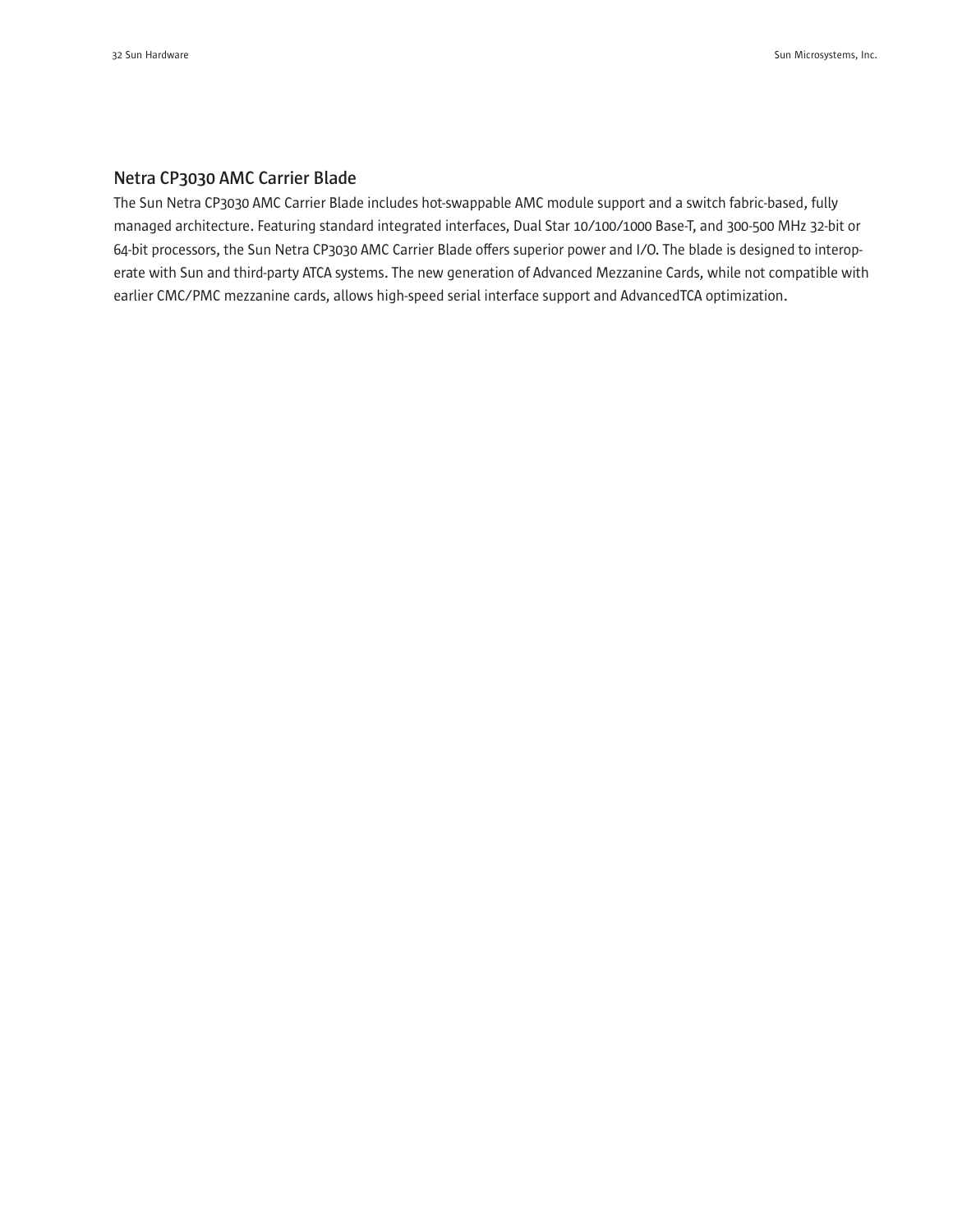# Chapter 6 **Sun Software and System Management**

In order to control the costs of operations, administration and management (OA&M) and meet the high availability demands of the telecom industry, NEPs must aggregate COTS components into a unified system that can be managed as an integrated service. To support NEPs' drive toward COTS, Sun has developed an advanced system management stack for its CompactPCI-based Netra servers—innovative middleware that integrates with Sun's hardware to bridge the standards gap. Sun's system management stack provides integrated information models enabling system management at the hardware, I/O, operating system, and application levels. Once integrated with a NEP's element management system, it enables system management at the solution level as well. And Sun overlays next-generation APIs onto its existing technologies as new standards emerge, making COTS components more efficient and attractive to NEPs.

# **Key ATCA software features:**

- Carrier-grade operating system (Solaris OS on SPARC/x86, OSDL CGL)
- Platform (system) management (PICMG 3.x system management, SAF)
	- Base systems management framework (JCP JMX)
	- System management model (DMTF CIM)
	- View models (TMN GNIM, SAF AIS/SYSMGT)
	- Management protocols (IETF SNMP, JMX RMI, DMTF CLI, CORBA IDL)
- Systems management bus
	- Fabric connectivity (redundant)
	- VLAN (private/redundant)
	- CGTP (private, reliable IP subnet)
	- Flow-based QoS support at fabric switch and OS end-points
	- DHCP/DNS (private-internal system level access only)
- Centralized systems management
	- JMX framework proxy mechanism
	- Rack-level system management bus (auto-configured)
- Integrated Services
	- High availability (SAF AIS)
	- NFS, DHCP, DNS, NTP, FTP
- Management application
	- WBEM (DMTF)
	- NMS/EMS (TMF OSS/J)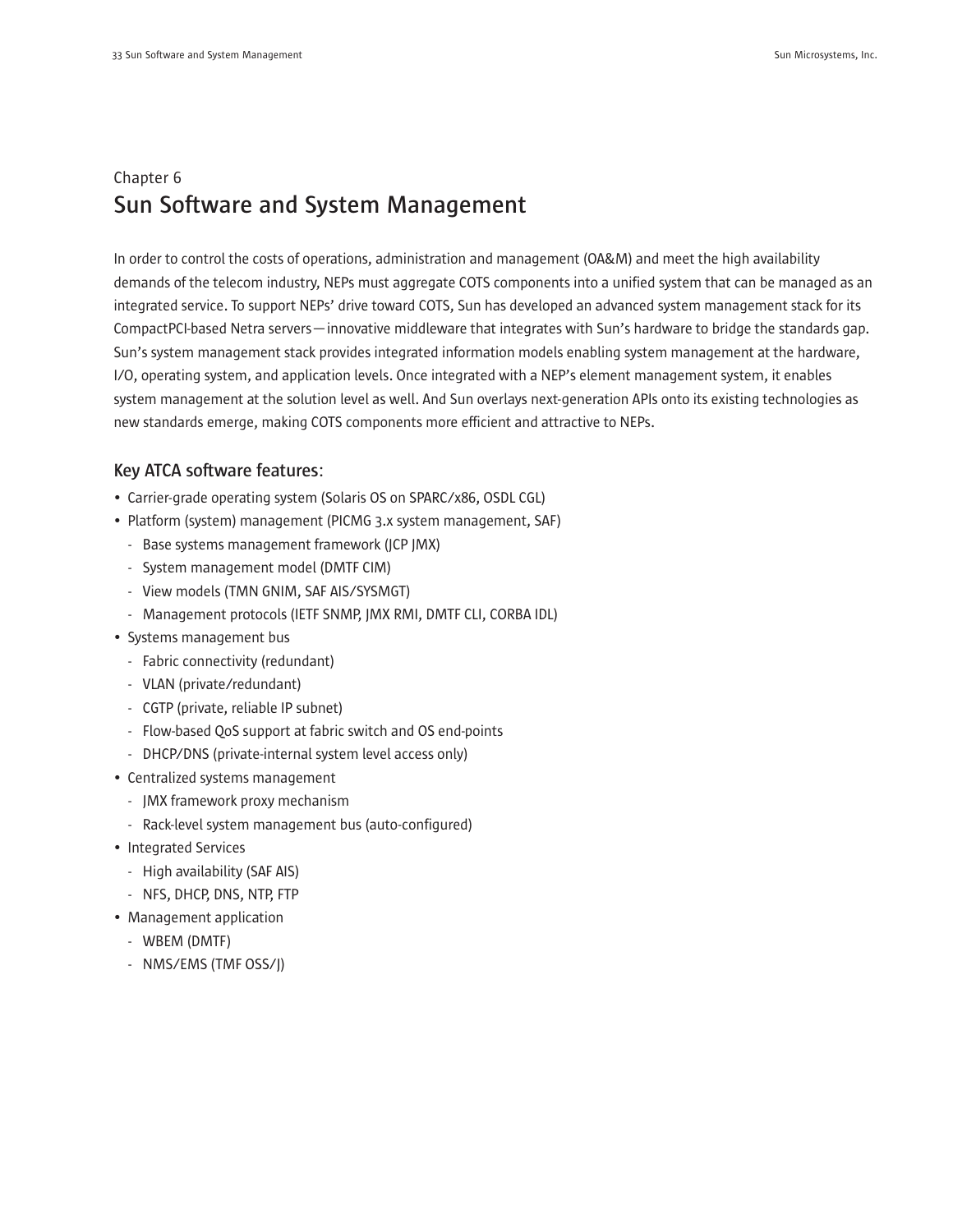

*Figure 13: A simple diagram illustrating a Sun ATCA system seamlessly integrating multivendor companies and operating systems.*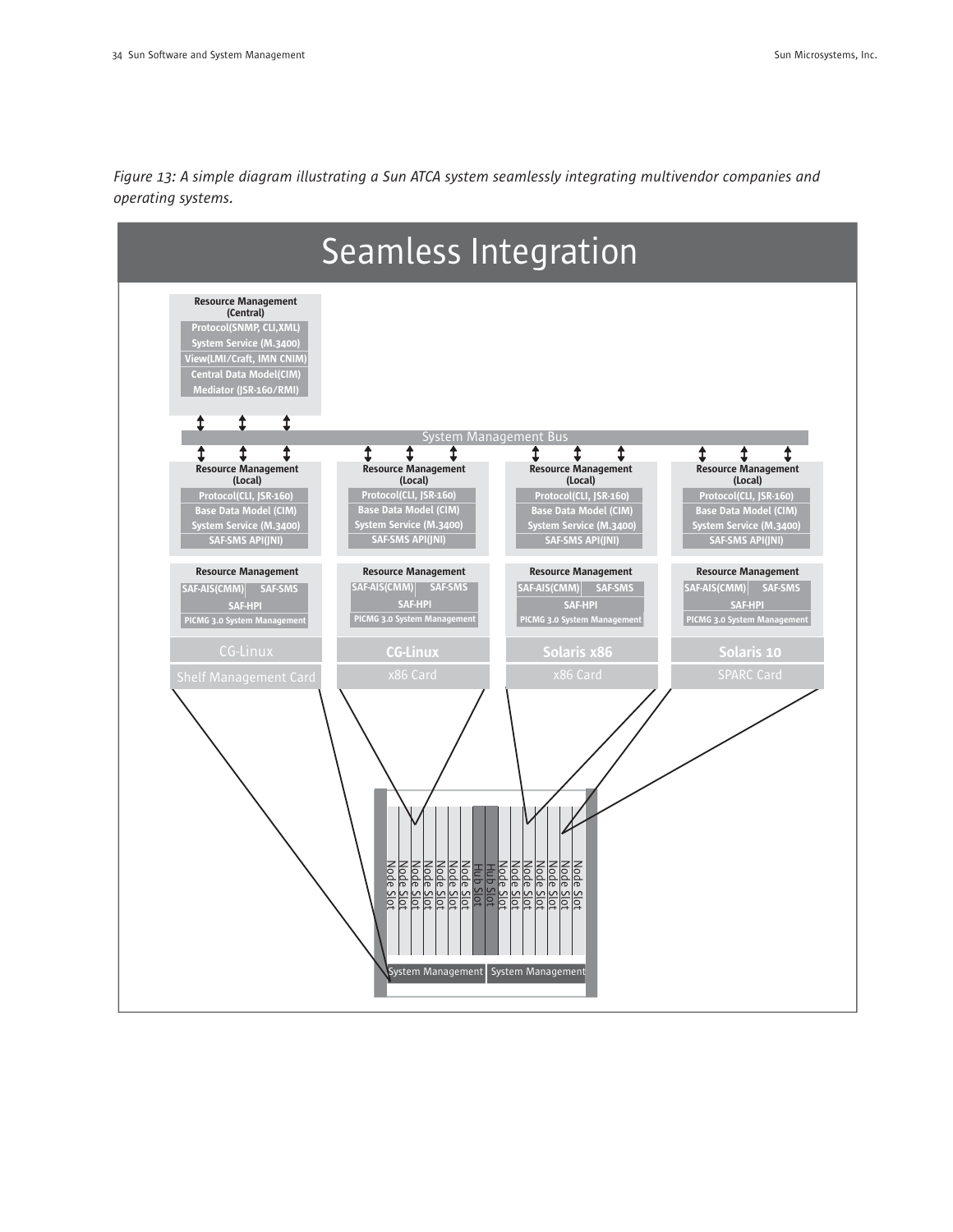

*Figure 14: An example of the common information modeling (CIM) process for Sun ATCA system management.*

Because Sun implements its system management stack in modular units at the most appropriate layer, NEPs gain the flexibility to use individual pieces of Sun technology—such as the Netra High Availability Suite (NHAS) or the Solaris Operating System—or the entire range of Sun technology, as their needs demand. And although emerging standards do not currently address this requirement, Sun's management middleware ensures that vital information is provided to both high-availability middleware for service failover and to the service management interface for availability monitoring. Further, Sun's innovative instrumentation and middleware can eliminate up to 75 percent of the heuristic code NEPs would otherwise be required to develop—speeding time to market for new services and reducing implementation costs by up to 30 percent per application. This, in turn, frees valuable resources for use in developing a more competitive edge.

Sun also developed its Managed Object Hierarchy (MOH) as a Java-based framework NEPs can run on top of any OS with a well-defined set of carrier-grade APIs in either rackmounted or blade-based implementations. In the MOH framework each component is defined with Java Management Extensions (JMX) technology, with each layer reporting to the next, providing data critical to diagnosing and isolating faults and even offering detailed replacement instructions. Java's portability and flexibility eliminates OS lock-in, speeding and simplifying the integration of mixed operating systems and hardware. With standards-based APIs semantically and syntactically consistent across the infrastructure, Sun's advanced management stack enables NEPs to maximize the value of COTS components.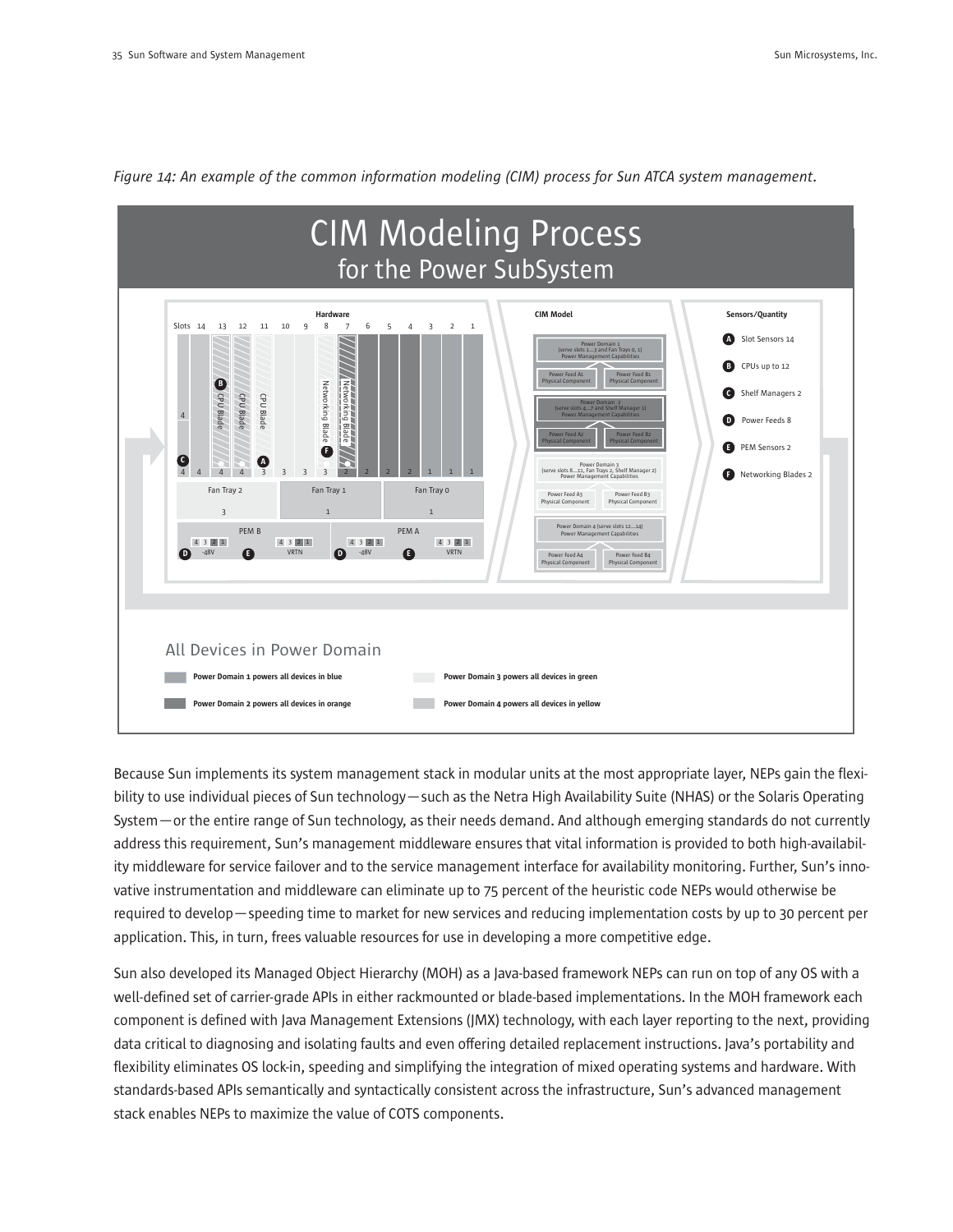By overlaying SAF APIs when they emerge on top of the existing Sun management stack—including the MOH and Processor Management Services (PMS)—Sun can offer NEPs proven, integrated information models that bridge the standards gap. These valuable mapping layers will further speed NEPs time to market and reduce development costs by up to 40 percent. In sharp contrast, competing vendors are foregoing such mapping, leaving the time-consuming development to NEPs and integrators, or are scrambling to catch up by building a management stack from scratch.

Sun's integrated management stack will provide a system-level solution that will allow NEPs to manage groups of racks instead of individual servers. Sun can achieve this advanced system management through its proven API mapping and by requiring that components integrated into its ATCA offerings are SAF compliant at every layer instead of only at the lowest layer, as being adopted by many competitors.

## **The Solaris Operating System (OS)**

The Solaris 10 OS offers users unprecedented flexibility, and is available for both AMD Opteron processor-based and SPARCbased platforms. The Solaris Operating System has roots in the telecommunications industry—having originated from Berkeley UNIX®, which emerged from Bell Labs—and is virtually an industry-standard OS for mission-critical telecom applications. Tools including Solaris Dynamic Tracing (DTrace) enable NEPs to maximize the number of users per system and improve response times for increased customer satisfaction, and the Solaris OS advantage of Predictive Self-Healing in realtime maximizes system and application service availability by automatically diagnosing, isolating, and recovering from system faults as they occur. Additionally, Solaris Containers allocates additional resources to applications as needed to meet peak demand, enabling NEPs to provide predictable service levels even when multiple applications are on the same system. Network downtime is minimized with Solaris OS security enhancements such as buffer overflow protection at the application and server level, an integrated IP filter, a new cryptographic framework, and process and user rights management. Solaris Flash Archives and other new management features enable fast installation of new OS and application software on servers over a network, reducing system administration costs.

## **Netra High Availability Suite (NHAS)**

By reducing the need for developing custom software, NEPs can accelerate the deployment of highly available services at lower costs. NHAS Foundation Services software provides this ability. NHAS enables NEPs to reduce OS and hardware integration costs by using preintegrated, Netra-based platforms, focus valuable resources on more strategic activities, and reduce development time and cost by embedding high availability software into solutions based on the Sun computing platform.

NHAS is a modular suite of scalable, reliable software services for deploying Carrier-Grade Linux and the Solaris OS in a highly available environment, meeting telecoms' fast failover requirements. NHAS is flexible enough to create a dynamically scalable cluster of distributed nodes—or augment existing high-availability frameworks. NHAS delivers zero recovery time for network link failures and ensures continuous availability of core services such as fault management, reliable IP transport and NFS, reliable boot and DHCP services, and reliable cluster communication and management. Finally, NHAS offers support for the dynamic addition of new nodes and applications streamlines horizontal scaling, and automated software installation and configuration allow quick and easy deployment.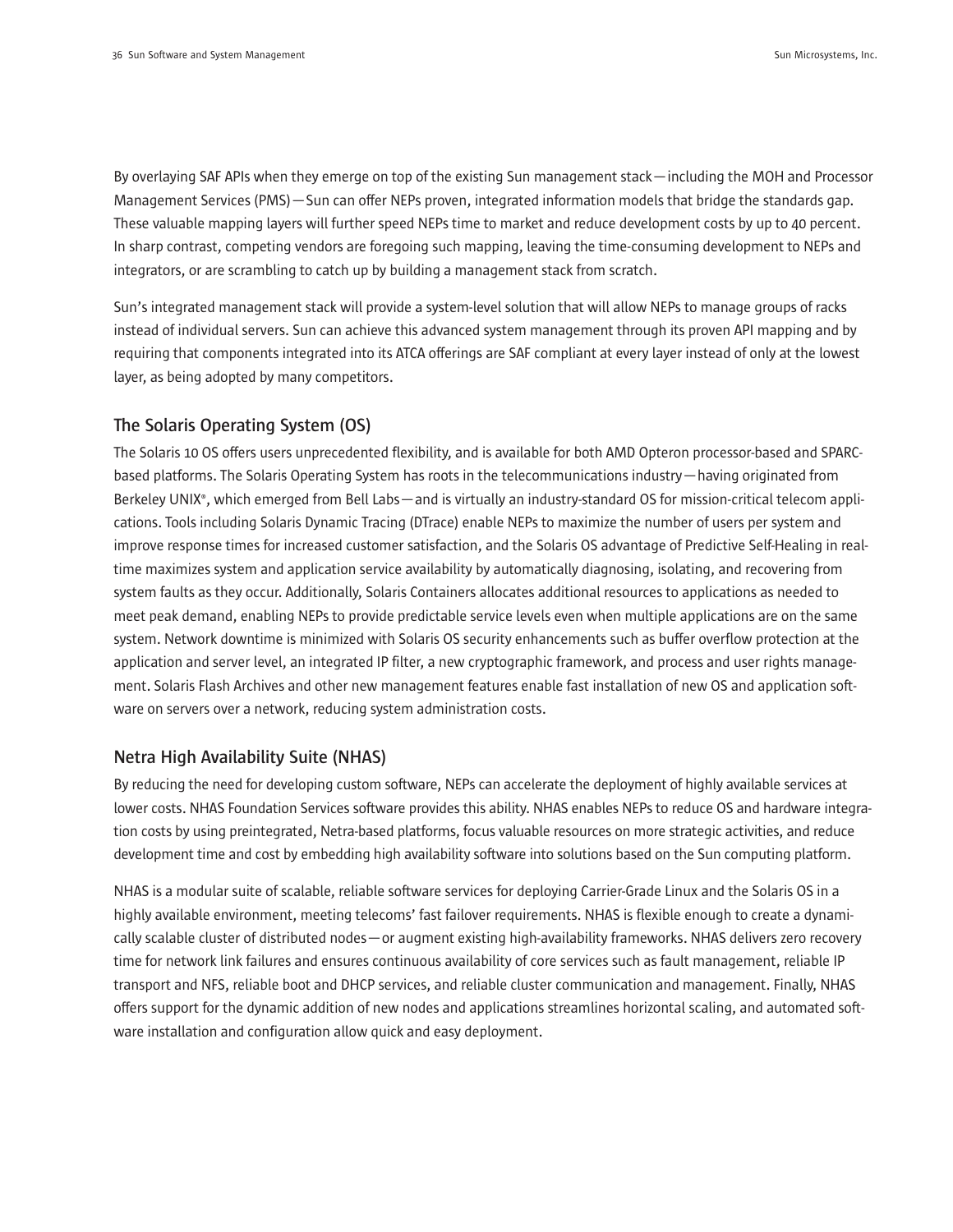# Chapter 7 **Sun Services**

Customers receive end-to-end support with a comprehensive range of Sun Services, including a global presence in over 170 countries and the Sun Customer Ready Systems program. One example of Sun Services for telecom is SunNet Connect.

### **SunNet Connect**

Administrators are able to reduce management costs and increase system availability for SPARC-based Sun systems with SunNet Connect services, an integrated set of online system management tools. With SunNet Connect, administrators use a single common, portal-based interface to monitor key system metrics, receive automatic notification of system events, view detailed configuration and performance data, and request remote servicing from Sun professionals if desired. SunNet Connect services also provide clear, actionable service messages that identify repair part numbers and the appropriate repair procedure, enabling NEPs to detect and resolve problems faster.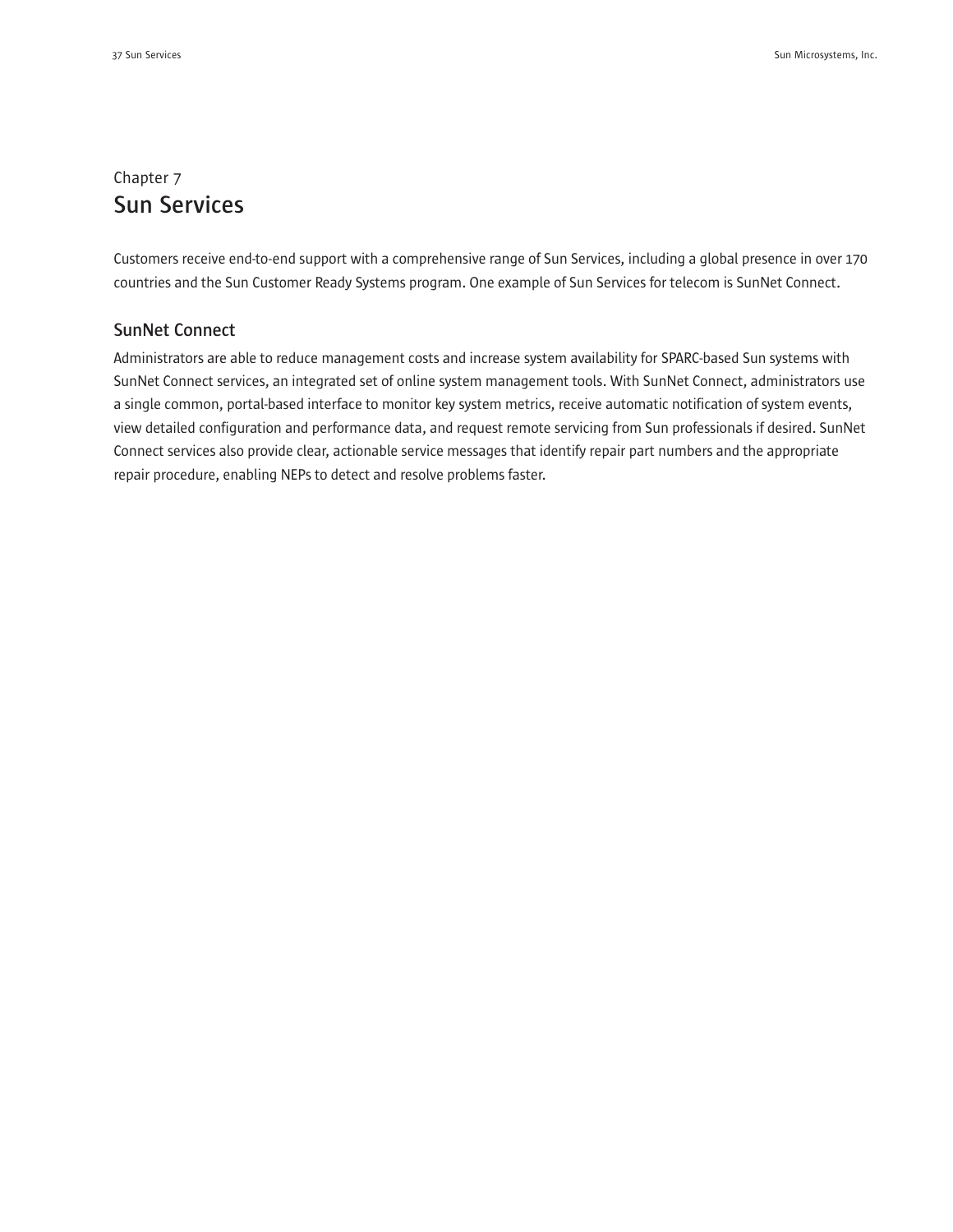# Chapter 8 **Conclusion**

The telecommunications industry is one of the world's most dynamic fields in new technological growth and development, and the specifications of ATCA enable NEPs and service providers to meet its demands in a standardized, streamlined manner. The benefits of AdvancedTCA are driving the industry toward new economies and new innovations. Sun is integral to ATCA: Both for helping create these cutting-edge standards, and for developing the technology to match and exceed them. Sun products have guaranteed lifecycles, including advanced change notification and extended system availability to reduce the risk of adopting new solutions. The Sun ATCA solution is a proven one from an industry leader, offering strong price/performance, unified system management, interoperability and flexibility, investment protection, exceptional RAS, and more. The result is lower TCO and the ability to leverage economies of scale in the telecom industry now and in the future. Sun provides the easiest, most effective solution for adopting ATCA.